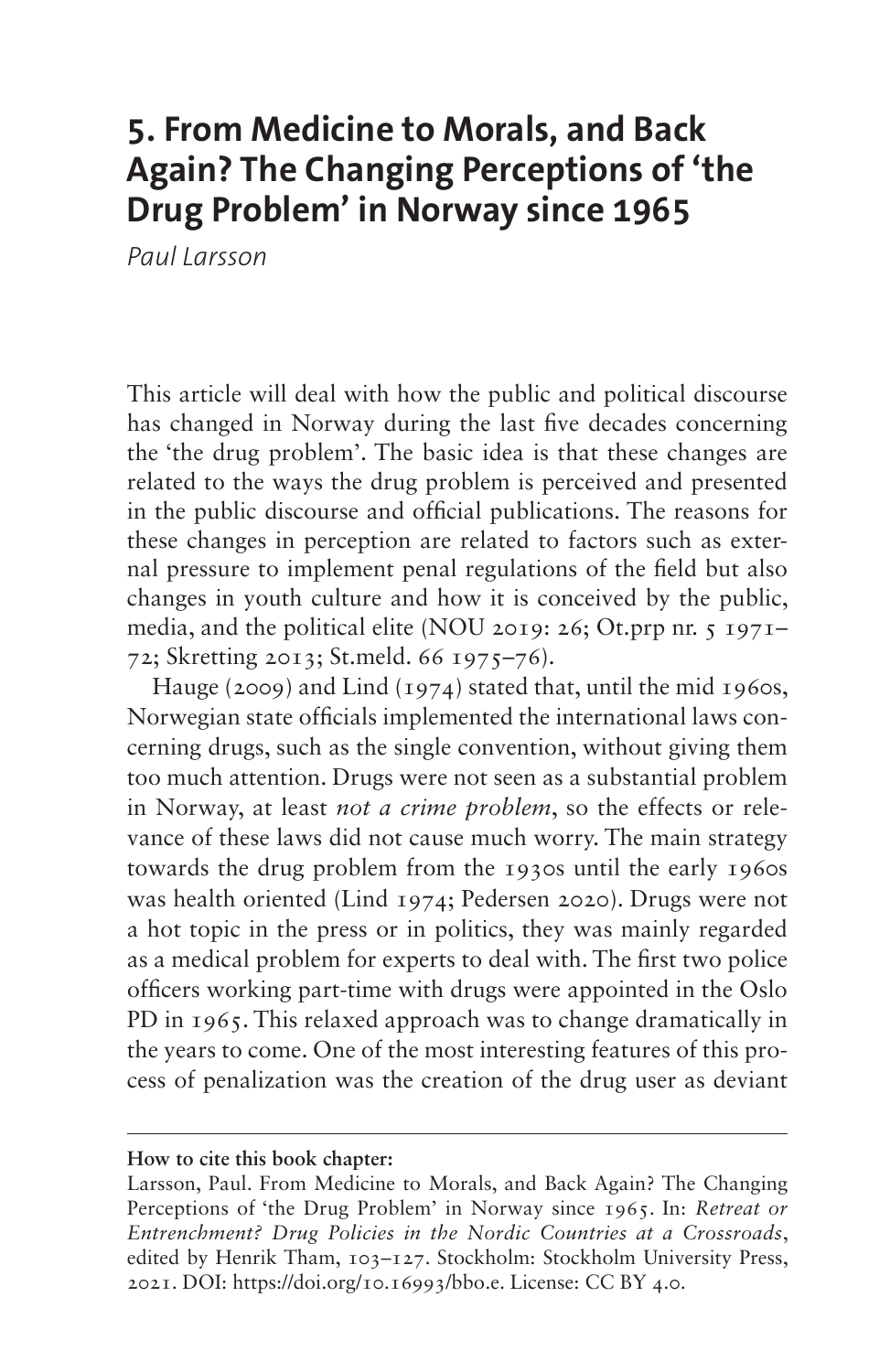and criminal, and the development of new and expanding categories of crime. Drug users used to be conceived as a health problem, in need of care and assistance. The criminalization of drugs was a move from medicine to morals. The normal reaction towards drugs changed to one of police involvement, sentence – normally a fine – and an attached stigma. In line with classic stigma theory, deviance is not something that originates from the person itself or the act, but instead our way of reacting to certain acts under certain circumstances by certain people (Franko 2020). The criminal drug addict became associated with youth with certain traits – long hair and often with social, mental, and health problems. As Lind points out as early as 1974, the ones who came to be labelled as drug addicts and rounded up by the police were not the average youth experimenting with drugs, but a sad representation of marginalized segments of Norwegian society.

[Table 12](#page-1-0) shows the growth in cases investigated from 1968 to 1998. There are no other forms of reported crimes that are even close to this rate of expansion. The numbers continued to grow until 2013, when they peaked at an all-time high with more than 47,000 cases reported [\(Table 13\)](#page-2-0)[.19](#page-1-1) Since this time there has been a marked decline, as with other forms of registered crime. The numbers show the most dramatic increase in the 1990s.

| year      | total   | drugs  | theft   |  |
|-----------|---------|--------|---------|--|
| 1968      | 51,830  | 20I    | 41,933  |  |
| 1973      | 86,992  | 1,262  | 73,795  |  |
| 1978      | 105,263 | 1,617  | 88,108  |  |
| 1983      | 159,598 | 3,793  | 133,052 |  |
| 1988      | 220,338 | 6,229  | 181,314 |  |
| 1993      | 248,203 | II,739 | 194,907 |  |
| 1998      | 292,233 | 30,291 | 206,786 |  |
| 1998:1968 | 5,6     | 150,7  | 4,9     |  |

<span id="page-1-0"></span>**Table 12.** Investigated drug cases, 1968–1998.

Source: Haslund (1999).

<span id="page-1-1"></span><sup>&</sup>lt;sup>19</sup> [Table 12](#page-1-0) represents investigated cases while 13 deals with reported cases. The numbers of reported cases will be higher than those investigated since cases will be dropped for different reasons.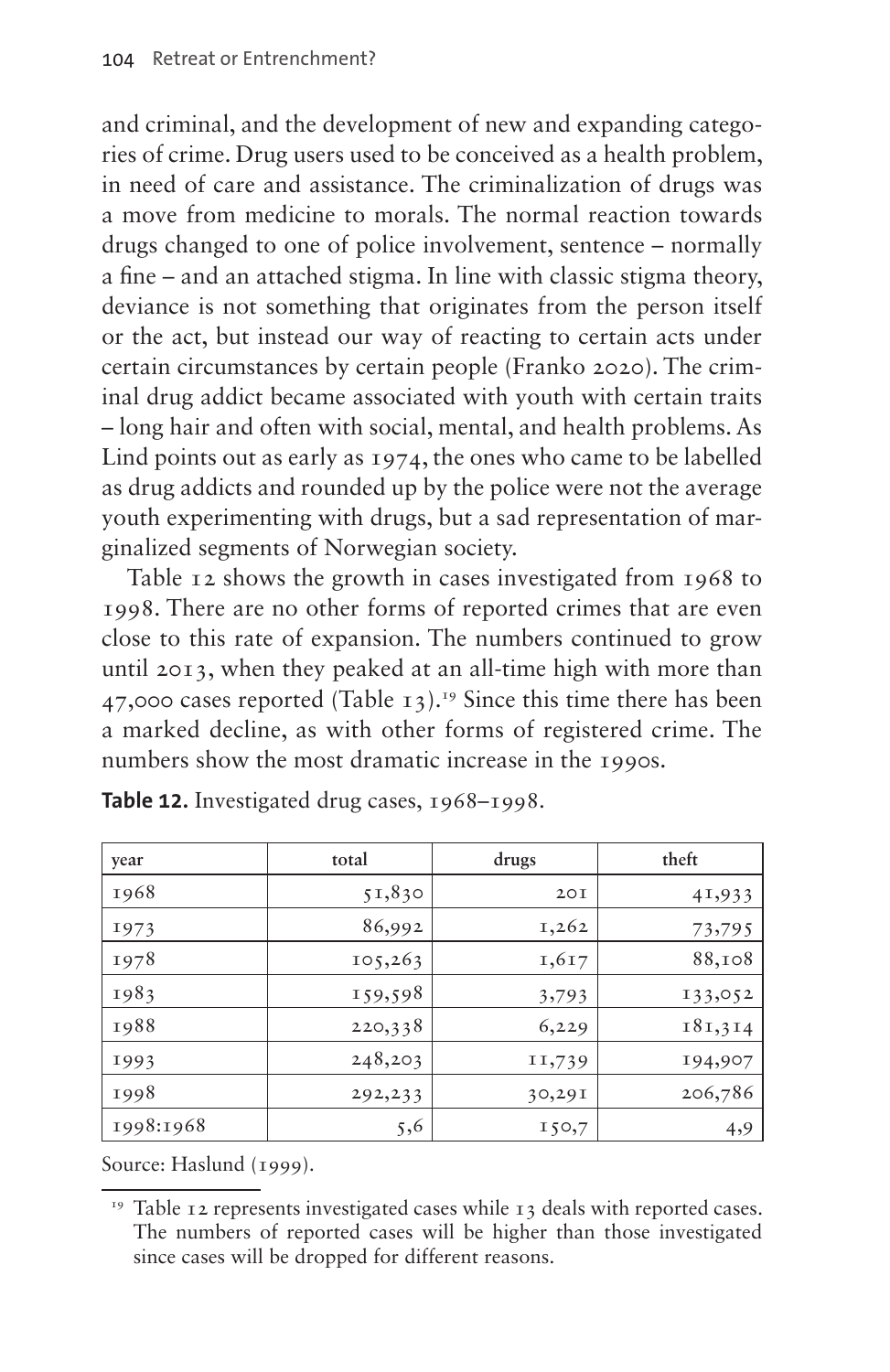<span id="page-2-0"></span>

|  |  |  |  | <b>Table 13.</b> Reported drug cases, 1993–2017. <sup>20</sup> |  |  |  |  |  |
|--|--|--|--|----------------------------------------------------------------|--|--|--|--|--|
|--|--|--|--|----------------------------------------------------------------|--|--|--|--|--|

| 1993   | 1996   | 200I   | 2004   | 2009   | 20I3   | 2017   |
|--------|--------|--------|--------|--------|--------|--------|
| 12,714 | 26,532 | 46,251 | 37,259 | 39,280 | 47,286 | 33,585 |

Source: Reported Crimes.<sup>21</sup>

Not only did the number of cases and police resources increase, so too did the severity of punishments and sentences. Christie and Bruun  $(1985)$  document the developments in the scales of punishment, from a maximum of two years imprisonment in 1964 to 21 years in 1984. This raises two questions: what can explain these numbers? How can we make sense of them?

The common response to this growth in numbers is that they simply reflect the developments of the drug problem. 'Look at these numbers, something must be very wrong in society when we create harsher laws but numbers still keep rising.' The answer to this claim has often been that we need still tougher laws and more police resources to scare off traffickers, pushers and users.

Another response is that the numbers primarily mirror the control activity in the field. The more police and customs resources that are used, the higher the number of cases detected. In this perspective, drug-related crimes are a more or less inexhaustible resource where police 'round up the usual suspects'. This is pointed out by Lind (1974) when she documents that approximately 5% of the cannabis users in Oslo were apprehended by the police. In general, users reflected the general population, however the ones caught more often had personal, social, and medical problems. They confirmed the stereotypical image of the 'drug addicts'.

We know from data on self-reported use that there was a clear increase in drug use in the 1970s (Haslund 1999). This increase was not in any way close to the growth in the number of investigated cases. The alarming development in the 1990s, with an increase in reported cases of approximately 300%, cannot be

<span id="page-2-1"></span><sup>20</sup> In the period 1993 to 2013, the percentage of drug cases compared to all recorded crimes increased from 5.5% to 18%. There has been a drop since 2013, not only in drug reports but all reported crime (Larsson).

<span id="page-2-2"></span><sup>21</sup> [Tabell 4 Lovbrudd anmeldt, etter type lovbrudd. 1991–2001 \(ssb.no\).](https://www.ssb.no/a/kortnavn/a_krim_tab/tab/tab-2002-05-30-04.html)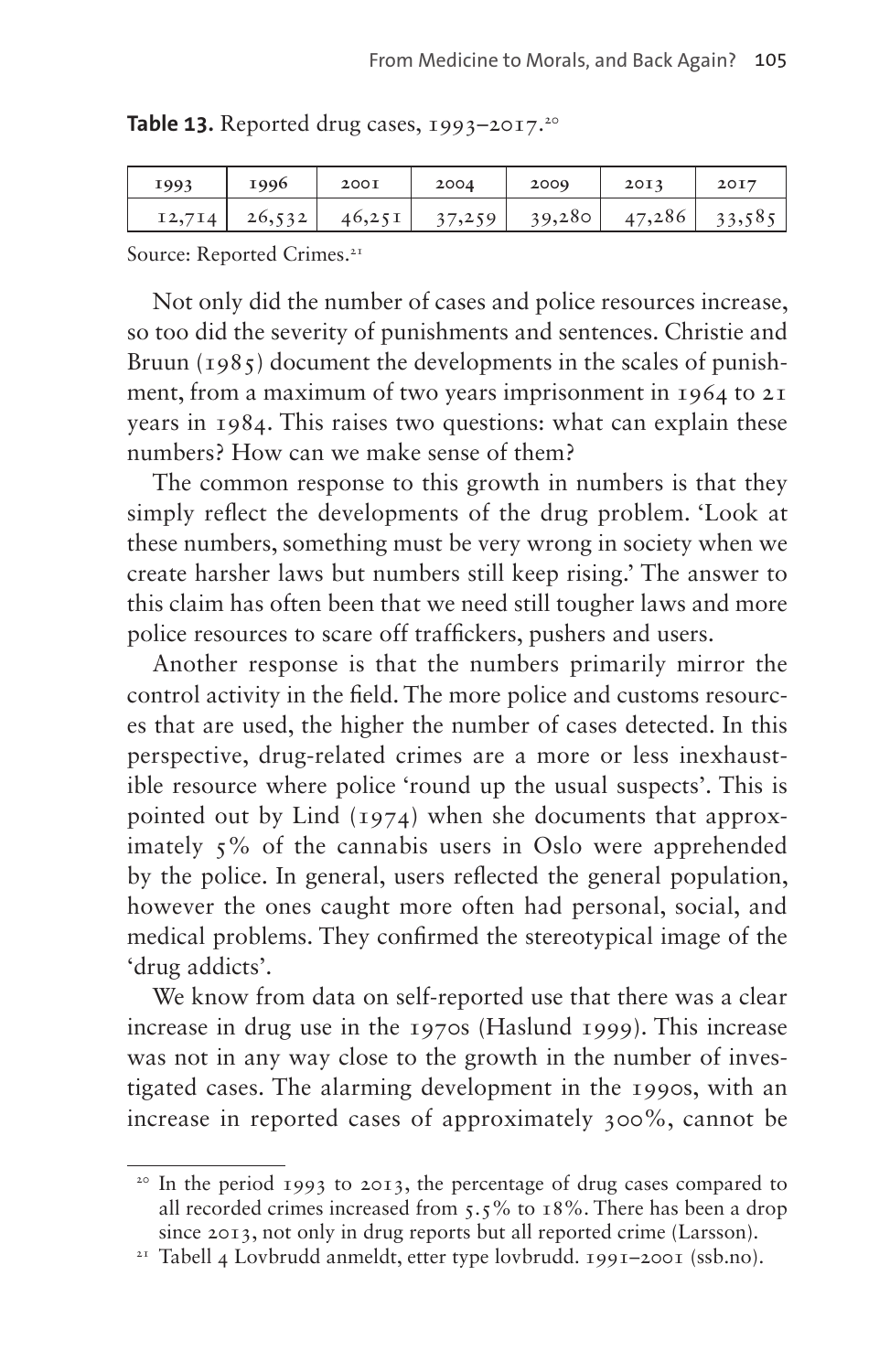explained by the rise in use alone – the main explanation is related to policing. The period was characterized by stability and a sharp rise in the use of ecstasy and pills at the end of the century, often linked to the techno and rave culture, which later went down again (Stene 2003).

When it comes to sentencing, Hauge (2008 and 2015) documented that the peak came early, in the 1980s. Since that time there has been a move from imprisonment towards fines for users. Today, fines dominate (Larsson 2011; NOU 2019: 26). Sanctions against traffickers and dealers are still severe and disproportionate compared to the levels of punishment for other crimes in Norway (Träskman 2012).

# **Towards a Moral Panic?**

Christie's article, 'Long haired life-style' (1968), described the reactions of panic by parts of the establishment concerning the small groups of strange looking, highly visible youngsters in Oslo at the end of the 1960s. As researchers in the field have pointed out, drug use is nothing new, but the visible presence of long-haired, weirdly dressed youngsters smoking cannabis, combined with a growing interest in drugs among the public, media, and politicians, created an atmosphere verging on panic (Skretting 2013). As Lind (1974) pointed out, there was indeed a growth in the use of some substances from the mid 1960s, but the way the media presented this blew it way out of proportion. Drug use was depicted as epidemic and youngsters could get hooked after more or less one puff of the pipe. The result was not only wasted lives and early death but also a threat to our morals, society, and culture. 'The point is that the development only goes in one direction, towards moral and physical decay, loss of sense of reality, a dissolution of the self … Sadly there are thousands of examples that just one little try might lead to dependency and damage done  $\ldots$ <sup>22</sup> (Lind 1974:39). The debate and the reactions seem to have all the basic ingredients of a moral panic, as Stanley Cohen described, with a clear enemy, a threat to society and norms, a black-and-white, exaggerated, and one-sided

<span id="page-3-0"></span><sup>&</sup>lt;sup>22</sup> These arguments are from one of the first interpellations on drug problems in the Norwegian Parliament in 1967.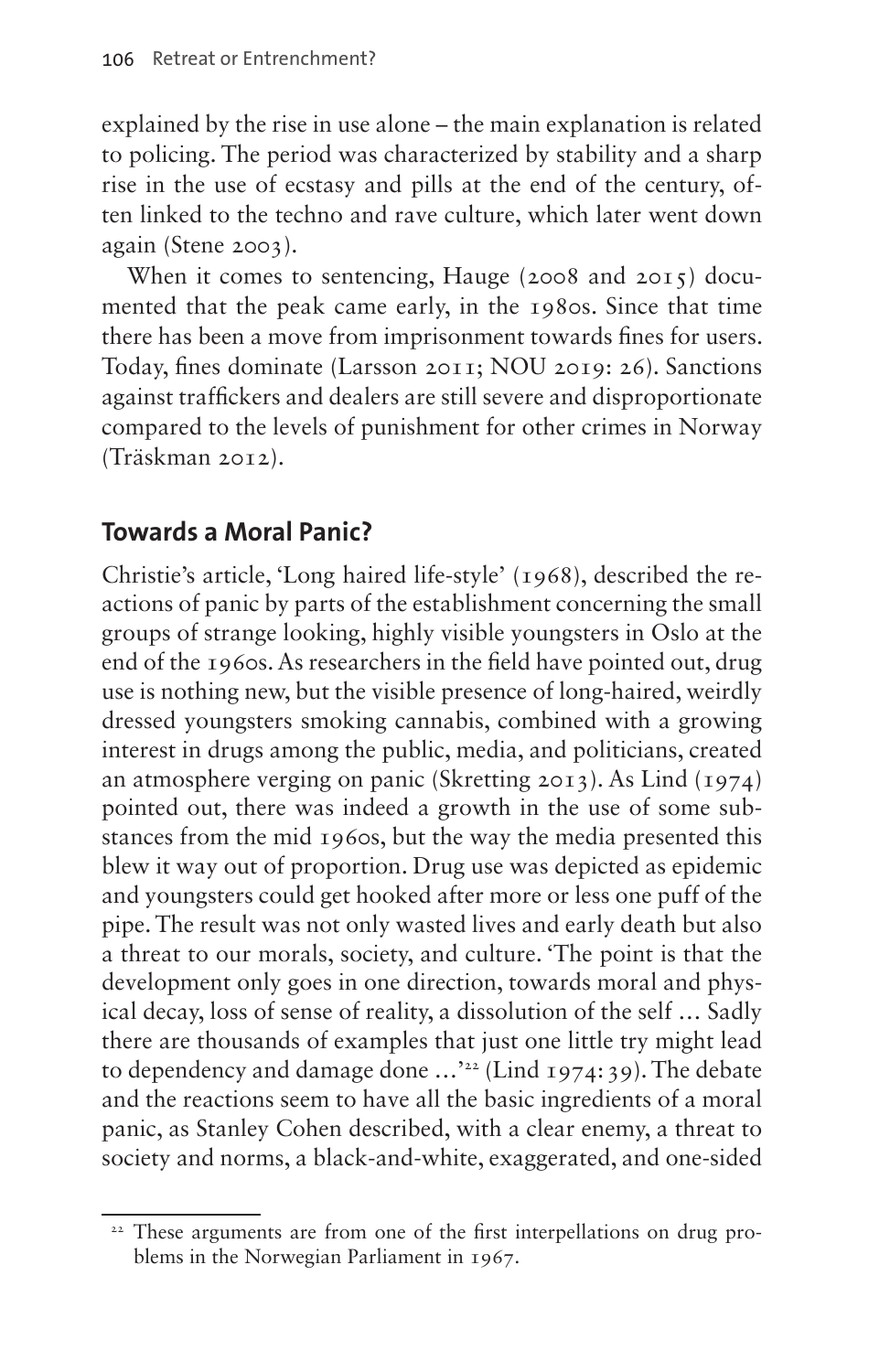depiction of the problem in media and strong societal reactions (Cohen 1972/2009). Drugs shifted from medicine to morals. The level of punishment was raised. The main legal argument then, as now, was a general preventive one – that the threat of punishment would scare off users and the wider normative effects it would create (Christie & Bruun 1985). But we also see clear traces of another penal logic – punishment as social defence (Flaatten 2014). The drug situation at the time was described by many as an epidemic[23](#page-4-0) wildfire, with strong measures seen as appropriate to stop the destruction of the youth and save society.

Use and possession was criminalized in 1965. As mentioned, Legemiddelloven of 1964 came as a follow-up to the UN Single Convention and was adopted before the 'new' drug problem came to Norway. In accordance with the Convention, the law was aimed at the illegal possession and sale of drugs, and contained no explicit provision for use. Prohibition of use, however, was included in the 1965 regulation, and was used as a legal basis to impose penalties for use in the first drug cases that came to court this year (Skretting 2013). Lind (1974) points out that the legal status of punishment for use was disputed. The dispute ended with a Supreme Court decision in favour of using punishment in May 1967.

The end of the 1960s was a time of change and flowering of counterculture. The use of different substances was often associated with radical changes and seen as a general threat to established society by more conservative elements of society. It is pointed out that Nixon's war against drugs was more a war against blacks and radical groups (Hari 2015). By chasing drug use among certain visible groups the police activity had aspects of 'cleaning up' elements seen as threatening, unwanted, and deviant.

An interesting detail is that this more or less coincided with the removal of the vagrancy paragraphs that made consumption of alcohol in public illegal in Norway (the vagrancy law). This highly discriminating law, which more or less without exception punished poor drinkers, was abolished in 1970 (Mathiesen 1975). The public was waiting for the streets to overflow with drunkards.

<span id="page-4-0"></span><sup>&</sup>lt;sup>23</sup> The Norwegian director of health, Karl Evang, and the Swede Nils Bejerot were among the proponents of the idea of an epidemic perspective.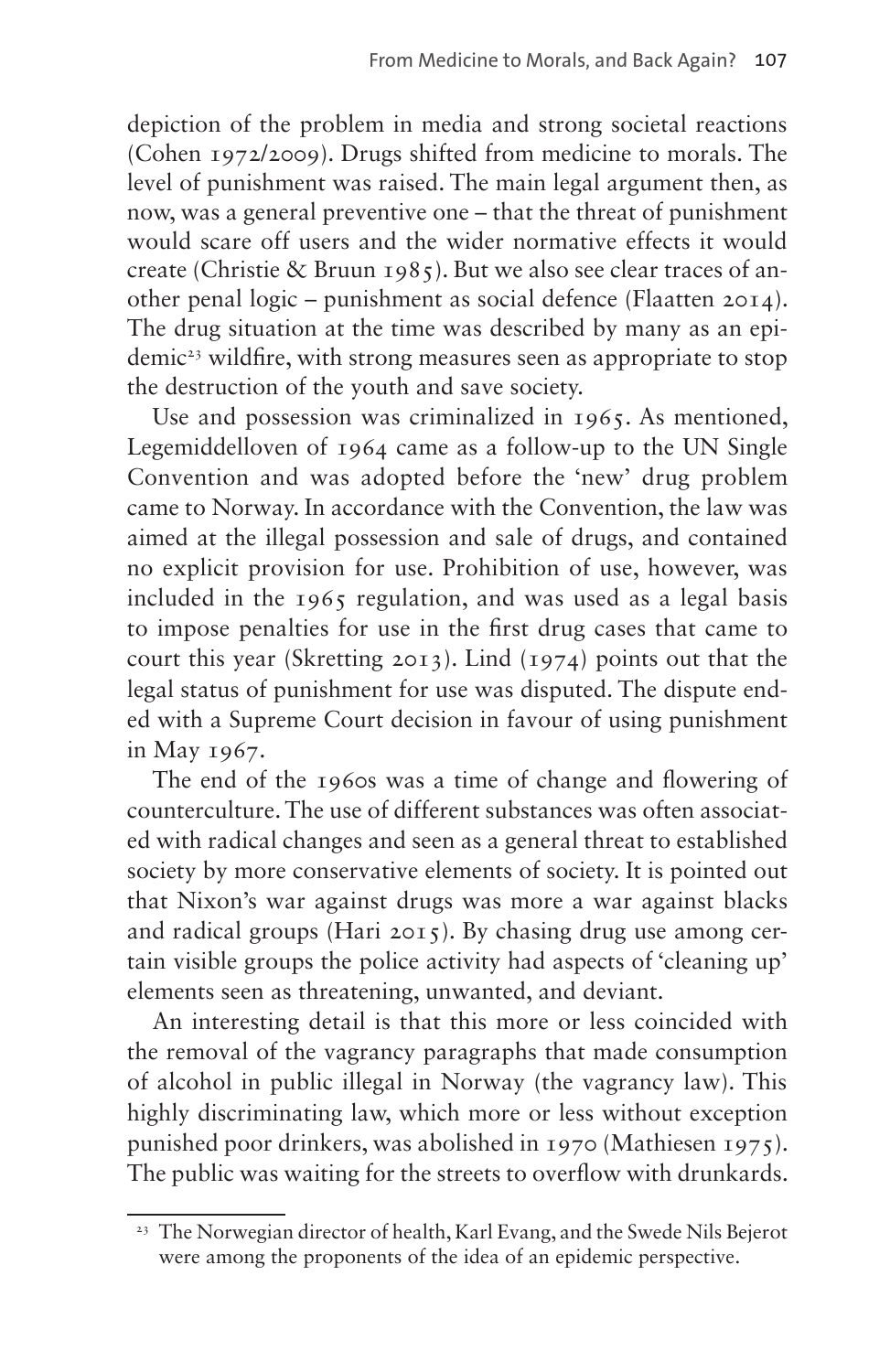Instead, what happened was that the police changed from pursuing old-sailors, helpless drunks, and vagrants and started to catch a new group of deviants, the long-haired youths associated with drug use.

# **1970s and Early 1980s – Hunting the Drug Shark!**

The repeated raising of the level of punishment during the 1970s and 1980s was not primarily aimed at the drug users.<sup>24</sup> Instead, the cynical Mr. X or drug shark became the main enemy. This started in 1972 with the raising of the maximum punishment for drug related crimes to 10 years. We were told there was a drug industry – we are not talking of the legal, multibillion-dollar drug industry – controlled by cynical criminals with immense powers and riches. In Nordic language they were known as bakmenn, literary *men behind the scenes*. These facilitators speculated in turning people into drug slaves to reap even higher profits. The goal of the police was to 'take out' these sharks, and Denmark was the first Nordic country with its own police force dedicated to this goal[.25](#page-5-1) Arresting these villains would stop drugs from entering the streets and deter others joining the trade. They were nothing but plain killers peddling their poison on kids and turning them into slaves of 'lifelong torture'[.26](#page-5-2) Severe punishment would make it less 'attractive' for drug traffickers to search out the Norwegian market and would have a deterrent effect (Lind 1974; Skretting 2013). Therefore, heavy penalties and wide police powers were appropriate and needed.

The problem with this approach, based on commonly shared beliefs, was that it had some basic flaws. Drug markets are not controlled by a handful of people. Instead, they are flexible and

<span id="page-5-0"></span><sup>&</sup>lt;sup>24</sup> The belief in the deterrent effects of punishment towards users may have been a constant, but the idea of how punishment was having such an effect has varied. There have been periods when a 'scared straight' idea has been dominant, with the threat of police action seen as keeping kids away. Today, however, there is a belief in the *normative effects* of punishment, usually described as 'sending the right signals' (often underlined by the police) and as a '*last threat*' in preventive policing (described below).

<span id="page-5-1"></span><sup>&</sup>lt;sup>25</sup> Statsadvokaten for særlig økonomisk kriminalitet, known as bagmandspolitiet, was established in 1973.

<span id="page-5-2"></span><sup>&</sup>lt;sup>26</sup> From Ot. tidende nr. 49, sak, nr. 4, 1967/68 (Lind 1974: 50).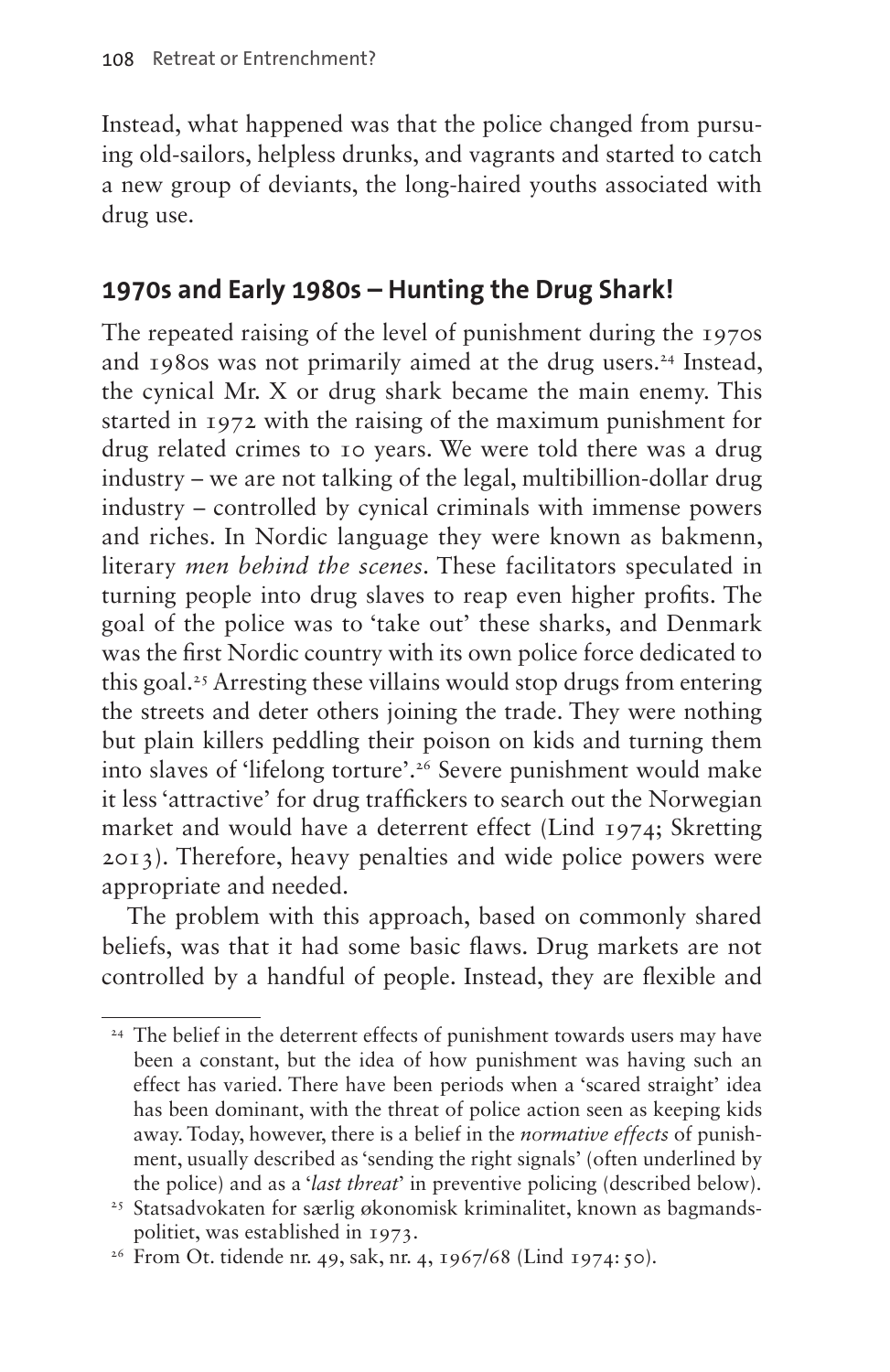highly adjustable. The police and customs confiscate tons of cannabis, heroin, cocaine, and other drugs, but there are always plenty more and the market also adjusts with the production of new drugs, often more dangerous than the original ones (Bewley-Taylor 2012; Nutt 2012). The level of punishment seems to have a marginal effect on smuggling, production, and consumption (MacCoun & Reuter 2001; Paoli, Greenfield, & Reuter 2009).

Once in a while, a drug baron controlling at least parts of the drug trade in some countries pops up (Zaitch 2002). But research has documented, at least since the time of Bødal (1982), that the 'sharks' that end up in prison are users themselves, with few exceptions, often with dire problems. They look confusingly similar to the ordinary prisoner – people with multiple social, health, and medical problems.

Even more depressing was the fact that removing actors that seemed to be big time players of central importance made little difference at all (Woods 2017). Arresting a trafficker (Gjermund Cappelen, known as GT) who admitted to having smuggled 20 tons of hash to Norway in a 20-year period made no visible difference to the market. The number of big drug cases in Norway before 2000 was very few. Still today, 97–98% of the cases handled by the police are concerning use, possession, and small-time dealing (Larsson 2011).

# **Mid 1980s to 2000 – Cracking Down on the Users, 'Stress Policing'**

The 1990s saw an explosion in the number of reported drug cases that is hard to explain (Stene 2003). There might be different factors contributing, such as changes in registration practices and drug use, but most of the increase seems to be connected to police activity. So, what happened? At a time when reported crimes started to drop, the drug cases sky-rocketed while the level of consumption increased moderately.

The State Institute of alcohol and drug research have asked youth in the age 15–20 years if they ever have used cannabis. The proportion giving a yes answer increased from  $\zeta$  to 18 percent in the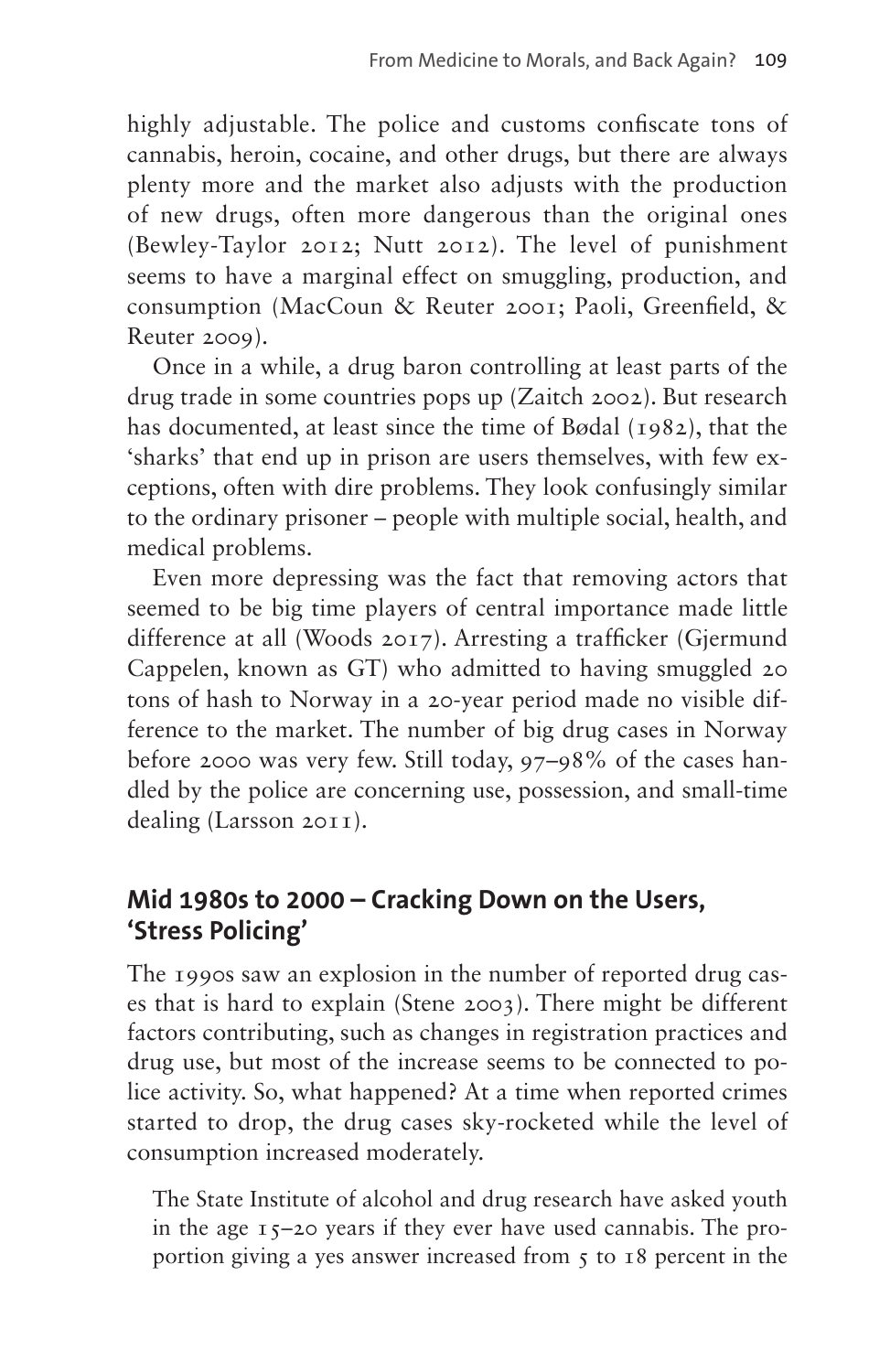period 1986–1998. In the same period the numbers of investigated drug crimes increased by seven times.

(Haslund 1999)

Some of it might have to do with new routines for reporting crimes and the implementation of a new digital system in the police (Ellingsen 2001). But there must be other factors. One such factor is priority and resources allocated to the police. Another might be that the police were better organized, the Norsk narkotikapolitiforening (NNPF), a mighty organization for the Norwegian drug police, was established in 1994. The police were impressed by the Danish 'uropolitiet' (stress police). Both the Danish and the Norwegian uropolitiet worked in the streets in plain clothes by infiltration, provocation and other 'creative' methods (Jensen 2015). Money was never a problem when it came to policing drugs in this period. No political party would cut the budget of the drug police. The work was seen as saving lives and of high importance.

Police got more professional and specialized in the drug field. There have since been courses and training programs in how to detect narcotics and substance use, with the number of drug sniffer dogs also having increased.

This coincided with the implementation of New Public Management ideals in the police force. With new management ideals there was a pressure to register more activity (Lomell 2018). Police officers are quick to point out that this created a pressure to register cases easily solved and with high clear-up rates. Therefore, there might be evidence that a substantial part of the increase seen was a result of the drive towards cooking the books for better scores (Reiner 2010). Drug numbers are well known fixers of police statistics, with an extraordinarily high clear-up rate and a short processing time. In many countries, drug statistics are not included in the general crime statistics for this reason,<sup>27</sup> but not in Norway. There are plenty of examples of the unintended consequences of the stressing of certain management goals (Wathne 2015). One well-documented example was the manipulation

<span id="page-7-0"></span><sup>27</sup> Example is the Crime Statistics of England and Wales. [https://www.ons](https://www.ons.gov.uk/peoplepopulationandcommunity/crimeandjustice/bulletins/crimeinenglandandwales/yearendingmarch2019#overview-of-crime) [.gov.uk/peoplepopulationandcommunity/crimeandjustice/bulletins](https://www.ons.gov.uk/peoplepopulationandcommunity/crimeandjustice/bulletins/crimeinenglandandwales/yearendingmarch2019#overview-of-crime) [/crimeinenglandandwales/yearendingmarch2019#overview-of-crime.](https://www.ons.gov.uk/peoplepopulationandcommunity/crimeandjustice/bulletins/crimeinenglandandwales/yearendingmarch2019#overview-of-crime)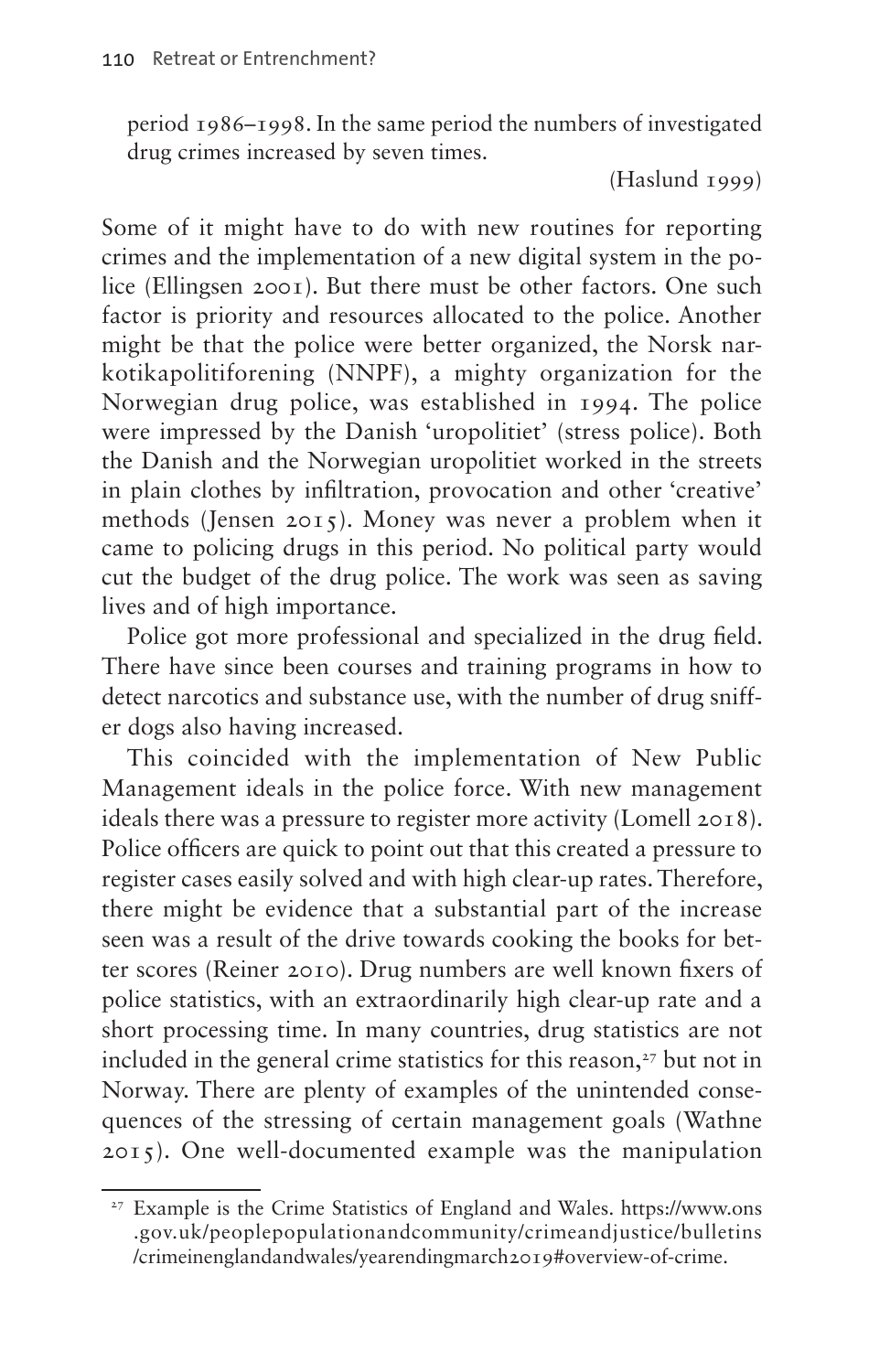of drink driving tests by the Swedish police by blowing the tests themselves, $28$  or getting the correct numbers in other ways (Granér 2004). Doing the real test could be hazardous – if they actually caught a drunk driver there was lots of paperwork, so the best thing would be to do the test in low-risk areas and at times when there was less chance of drunk driving.

#### **The Increased Focus on Organized Crime**

A major shift occurred in the mid 1990s when organized crime was introduced as a major threat (Larsson 2018). Serious drug crimes were re-labelled. For many police officers, organized crime was more or less synonymous with drug crimes. This is still reflected in priorities and resources used and in what the police register in their intelligence files (Eidet 2019). There was a move from policing the streets towards more analytical approaches based on intelligence work (intelligence-led policing) and the use of hidden and coercive methods, such as wiretapping, infiltration, and the use of informers (NOU 1997: 15; NOU 2009: 15). A new group of police specialists and experts evolved with more analytical skills. They worked in more pro-active ways to build cases (Fyfe, Gundhus, & Rønn 2018). In the words of Murji (1998), there was a move from low-level to high-level policing. Resources were diverted from street work to catch importers and traffickers of drugs. Working on the streets with 'stress policing' used to be of high status in the police, however, now there has been a move towards experts in analysis and intelligence-led policing (Larsson 2015, 2018).

Policing drugs has been the spearhead of substantial changes in policing for the last 50 years (Sheptycki 2000; Larsson 2014). Some of the most important changes are a growth in international policing, a wider use of coercive methods, more effective co-operation with other agencies of policing, the development of intelligence-led policing and analysis, new investigative methods, and a growth in the numbers of civilian experts in the police

<span id="page-8-0"></span><sup>&</sup>lt;sup>28</sup> By blowing the tests themselves, they avoided catching any drunk drivers, and so also avoided all the extra paperwork and other nuisances that went with this.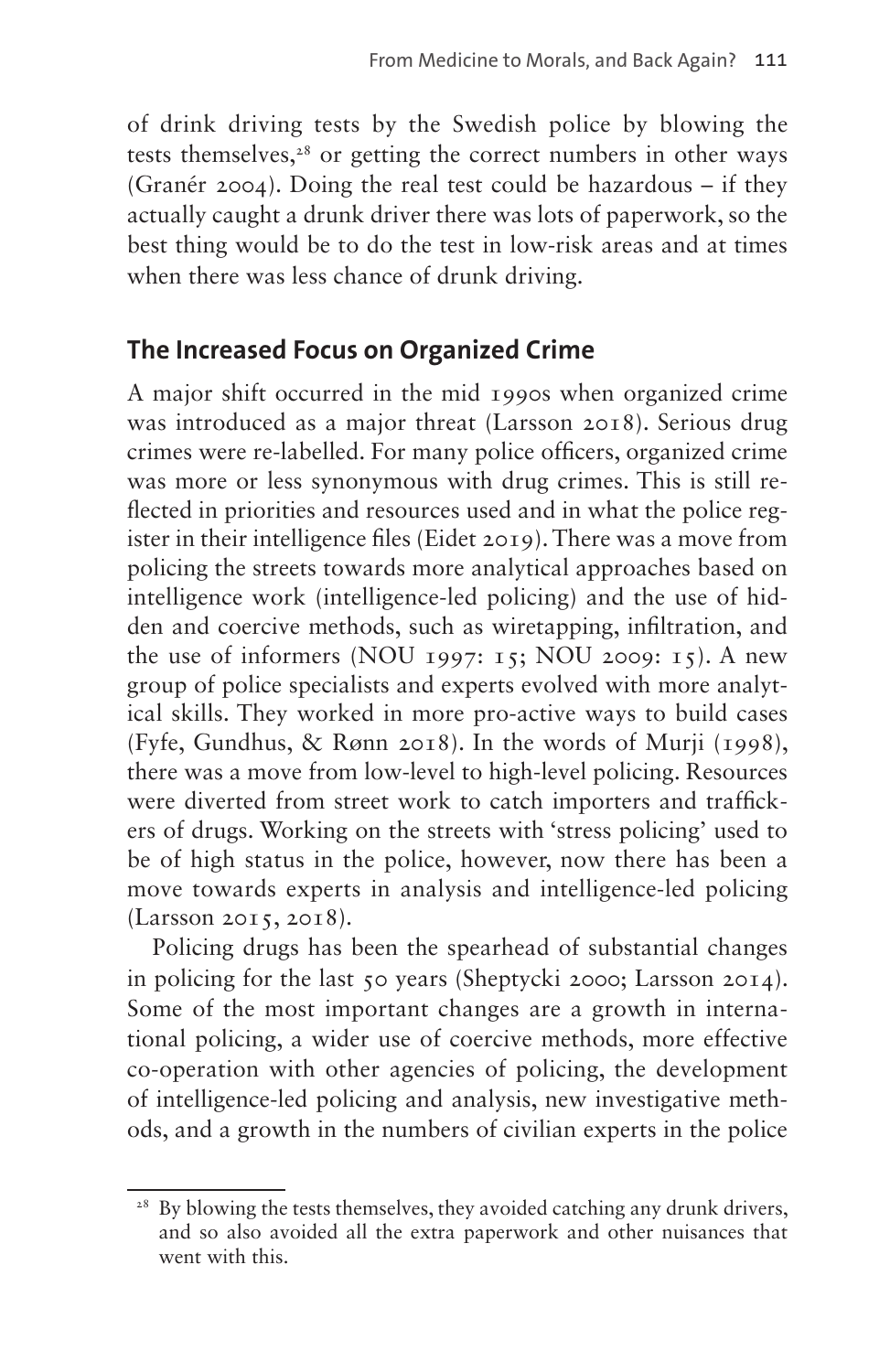(Larsson 2018). Policing drugs has been one of the most central contributors to changing the role of the police and introducing new methods that have implications for society far beyond the police force itself.

### **The Sick Drug Addict and the Problematic Youth**

Norway have been described as one of the hawks in the drug policy field. This has only been a partial truth (Bewley-Taylor 2012; Skretting 2013). There have always been groups of users treated in more health-oriented ways, but the health focus has become more visible since the turn of the century.

Norway have had treatment facilities established for drug users since the early 1960s, but they were for 'traditional users' – doctors, health personnel, and patients with dependency problems (Lind 1974, NOU 2019: 26). A wider move towards a health approach came as a result of the HIV/AIDS epidemic of the 1980s. Harm reduction now became a central term (Bewley-Taylor 2012). The spread of LAR<sup>29</sup> to a substantial number of heroin users and the opening up of injection rooms in 2004 are examples of a turn towards *health* (Olsen 2020). For a short period in 2004, the Police Chief of Oslo and the minister of Justice at the time, Dørum, declared that it was not the task of the police to chase sick and tired drug users, resulting in falling numbers of reported crimes. However, subsequently, things more or less returned to normal[.30](#page-9-1)

The tired heroin user on the street has gone from being a prime example of 'the usual suspect', dangerous criminal, and police property, to being seen as sick and in need of help and rehabilitation. This process has taken years and one should not under-

<span id="page-9-0"></span><sup>29</sup> LAR is short for Legemiddelassistert rehabilitering. It is the use of opioid treatment for drug users, usually heroin users with a long history. Also known as substitution treatment.

<span id="page-9-1"></span><sup>30</sup> [https://www.aftenposten.no/osloby/i/5E671/doerum-og-lae-lover-aa](https://www.aftenposten.no/osloby/i/5E671/doerum-og-lae-lover-aa-ikke-jage-de-narkomane) [-ikke-jage-de-narkomane.](https://www.aftenposten.no/osloby/i/5E671/doerum-og-lae-lover-aa-ikke-jage-de-narkomane) The message was repeated by the General attorney in 2014. Police shall not chase worn-down drug users, but prioritize serious crimes. [https://www.dagsavisen.no/nyheter/innenriks/politiet-skal](https://www.dagsavisen.no/nyheter/innenriks/politiet-skal-ikke-lope-etter-slitne-narkomane-1.278016) [-ikke-lope-etter-slitne-narkomane-1.278016.](https://www.dagsavisen.no/nyheter/innenriks/politiet-skal-ikke-lope-etter-slitne-narkomane-1.278016)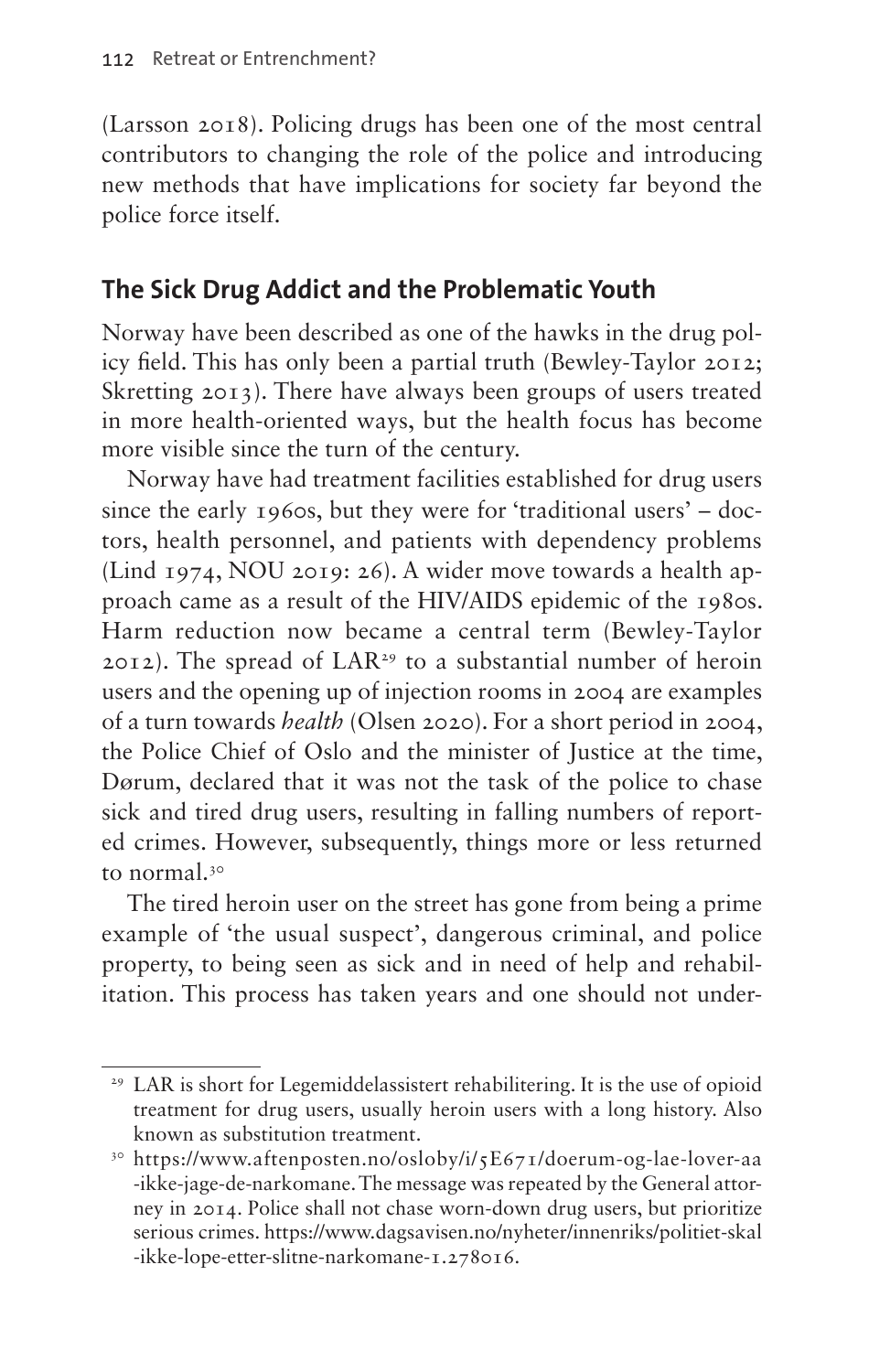estimate the roles of Nini and Thorvald Stoltenberg<sup>31</sup> in giving a face to the user and the relatives. Thorvald was one of the first top politicians openly supporting the decriminalization of drug use, and the leader of the Stoltenberg Commission<sup>32</sup> and member of the Global Commission on drug policy. The high numbers of drug-related deaths have, for the last decades, been a fly in the ointment and embarrassment of the Norwegian welfare system. The highly visible, tired, and sick opioid addicts in the main streets and parks of Oslo and Bergen have been bad publicity for the world's best country,<sup>33</sup> and a thorn in the side of local politicians and businesses.

Considering the population of 5.4 million, the numbers given in [Table 14](#page-10-3) are high. The numbers were low until the end of the 1980s. There was then a sharp rise, peaking in 2001. Since 2003 the numbers have fluctuated round  $275$  a year. It is interesting to

<span id="page-10-3"></span>**Table 14.** Drug-related deaths in Norway[.34](#page-10-4)

| Year   | 1985 | 1995   | 200I | 2007     | 2013 | 20I6 | 2020 |
|--------|------|--------|------|----------|------|------|------|
| Deaths | . .  | $T_A2$ | 40 F | 277<br>∠ | 234  |      |      |

Source: Amundsen (2015); Narkotikautløste dødsfall 2020 – FHI.

<span id="page-10-0"></span><sup>&</sup>lt;sup>31</sup> Thorvald Stoltenberg was former minister of foreign affairs and father of Jens Stoltenberg, prime minister and now General secretary of NATO. Nini was the daughter of Thorvald. She had a career in media before she became addicted to heroin. She was open with her problems and told the tale of the hard life of being a stigmatized addict. Thorvald got engaged in the drug case and was a strong believer in change. Nini died in 2014 and Thorvald passed away in 2018.

<span id="page-10-1"></span><sup>32</sup> [https://www.regjeringen.no/globalassets/upload/hod/rappomnarkotika](https://www.regjeringen.no/globalassets/upload/hod/rappomnarkotika_nettversjon.pdf) [\\_nettversjon.pdf.](https://www.regjeringen.no/globalassets/upload/hod/rappomnarkotika_nettversjon.pdf)

<span id="page-10-2"></span><sup>33</sup> I use this term with a slight potion of irony for 15 years Norway has been on the top of UNDPs list of the best nations to live in. [Human](http://hdr.undp.org/en/countries) [Development Reports \(undp.org\)](http://hdr.undp.org/en/countries). 34 Drug-related deaths are divided into three main categories: poisoning ac-

<span id="page-10-4"></span>cidents (72%), suicides (20%), and mental disorders and behavioural disorder in connection to drug use. 83% of the deaths are related to opioids, with 'other opioids' (morphine, kodein, and oxycodon) at 31%, heroin at 20%, synthetic opioids at 18%, and methadone at 14%. There are dark figures and the numbers of suicides are generally considered to be higher than what is reflected in the statistics (Narkotikautløste dødsfall  $2019 - FHI$ ).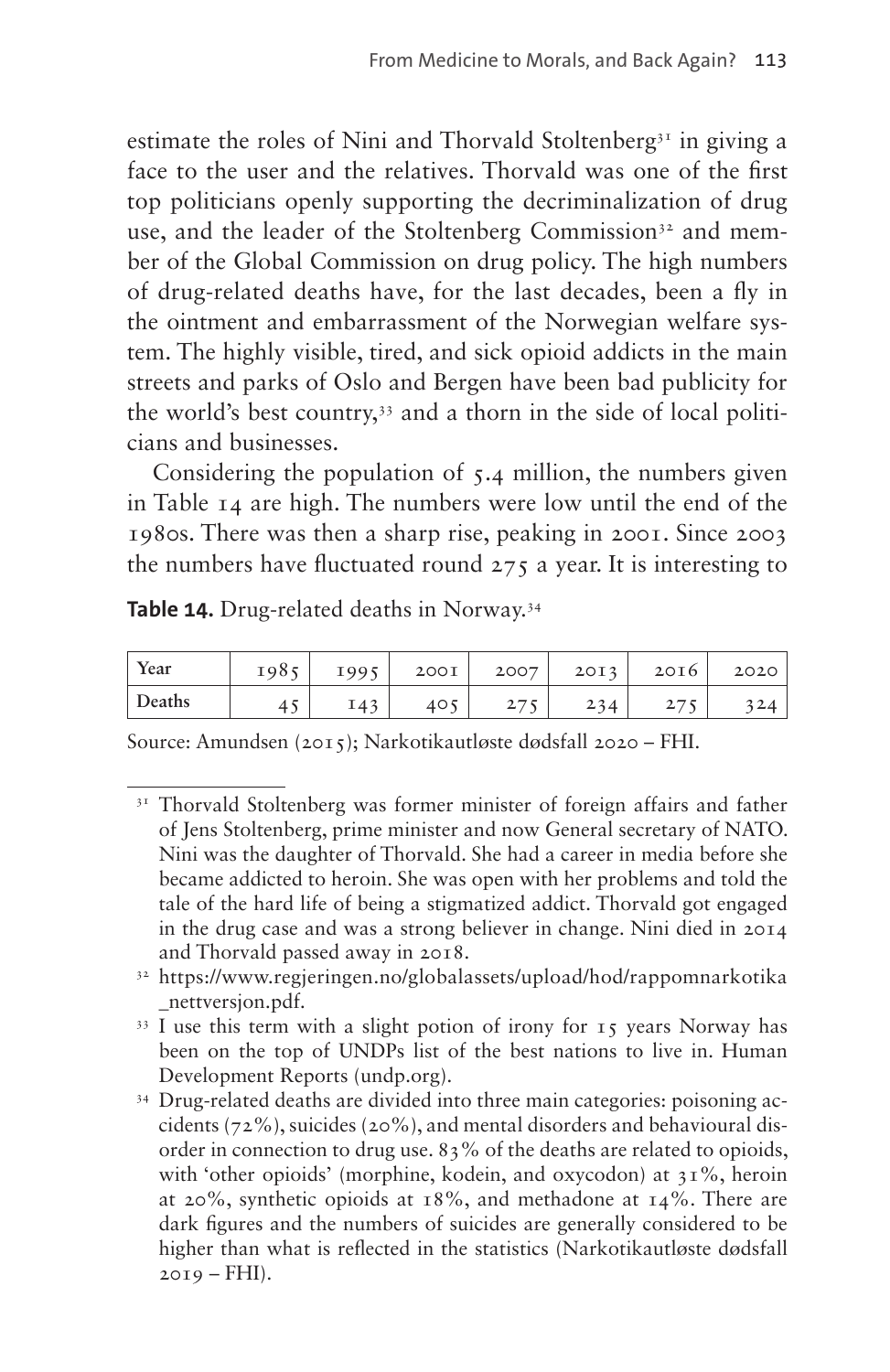note that these numbers seem like a mirror of the rise in reported drug cases ([Table 13\)](#page-2-0).

Skretting (2013) describes the Norwegian policy as basically schizophrenic – there are elements of a strong belief in punishment and severe penalties, but also in rehabilitation and health care.[35](#page-11-0) Norway has a maximum penalty for serious drug crimes of 21 years of imprisonment. What is conceived as a serious case in a Norwegian context, however, might be viewed as small fry in The Netherlands, Spain, or the UK.<sup>36</sup> This might not be as schizophrenic as Skretting claims, but instead mirrors that some groups are labelled as 'deserving' drug addicts and patients, while others are seen as a threat and so are suitable candidates for deterrence and punishment. The schism also reflects the different professions operating in the field and their perspectives. Social workers, police, and health personnel will perceive the drug problem and its solutions in different ways. The drug question is like the well-known story of the blind man and the elephant – dependent on what part you see or feel, it will appear as a different animal. The so-called symptom theory, that drug use was basically seen as a symptom of problems related to the social, health, and economic sphere, was officially established in 1976.[37](#page-11-2) This perspective underlines the *social causes*, while over the last decade we have gone a long way towards defining drug use in medical and health terms. We have moved from symptoms to illness. In this way, we have also gone from social to more individual causes as the main explanations. This might also reflect that the ones 'defining the solutions'

<span id="page-11-0"></span><sup>35</sup> 'Abuse is increasingly interpreted in a disease perspective, harm reduction has become more important, while people with drug problems are referred to as addicts. In this way, one could say that Norway is in a situation where we have developed a "schizophrenic" view of the drug problem, by on the one hand stressing the health aspects of abuse, while on the other hand seeming to be trapped in legislation, with severe penalties for drug offenses, which prevents a softening up if this is seen as appropriate' (Skretting 2013, translation Paul Larsson).

<span id="page-11-1"></span><sup>&</sup>lt;sup>36</sup> One example, 80kg of cannabis is the limit for what is seen as a serious crime concerning smuggling of cannabis. When it is defined as a serious drug crime the maximum sentence is 21 years. 80 kg of cannabis in the Netherlands, Spain or UK will not be treated as serious drug trafficking.

<span id="page-11-2"></span><sup>37</sup> St.meld. nr. 66 (1975–76).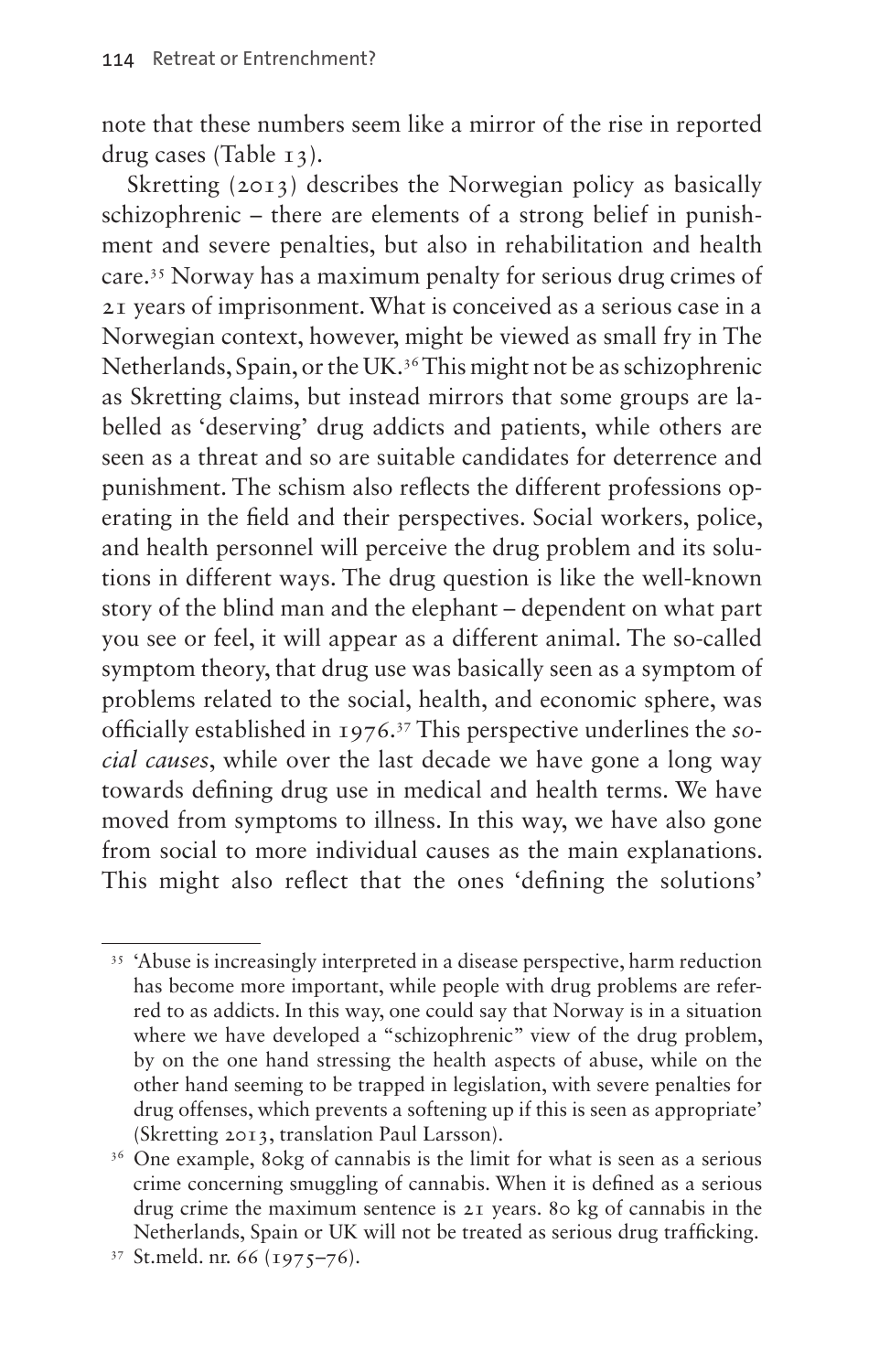have moved from social workers to the medical and health care professions.

The cornerstone of policing drugs in Norway for the last decade has been coined preventive work. The last action plan by the police concerning drugs underlined the need to reduce the availability of drugs on the street and the recruitment to drug use (Politidirektoratet 2010; Larsson 2015). This plan is characterized by low policing and street work, the remnants of stress policing. For some reason, the policing of import and trafficking is not mentioned in the action plan – it might be because this is seen as combating *organized crime*. Another plausible explanation of this omission might be that the plan is not written for experts but for the local patrolling officer.

The plan points to the importance of police combating availability of drugs on the streets, hoping to reduce demand, and use. The means of 'how to achieve this' are well known, it is a combination of cracking down on known users (on the street), by information to the public, and the use of surveillance. The plan is rather vague when it comes to describe the practical aspects of these approaches.

The last decade new preventive strategies aimed at young drug users have become fashionable. They are named the *dialog of concern*[38](#page-12-0) (bekymringssamtale) and *youth* and *drug contracts* (NOU  $2019: 26$ . These are formally based on free will and consent<sup>39</sup> of the youngsters, and are presented as help. These reactions can be supplemented with the use of mediation in a Conflict Resolution

<span id="page-12-0"></span><sup>&</sup>lt;sup>38</sup> The dialog of concern has been developed by Norwegian police. It is a formalized dialog that the police will conduct with youth that have committed a crime or those who are in a situation that the police believe makes it likely they will commit a crime. It is for youth under 18 years and is also primarily based on free will. Often the police will contact the parents to inform them about the situation. The effects of this alternative have not been documented by research (Lie 2020). Politiets bekymringssamtale – NUBU.

<span id="page-12-1"></span><sup>39</sup> There is a discussion about whether or not these measures are actually perceived as being of free will, as the pressure to join and the control in these 'alternatives' are such that it is openly questioned if they are for the good of the youth. There has so far not been any study of the effects of these alternatives.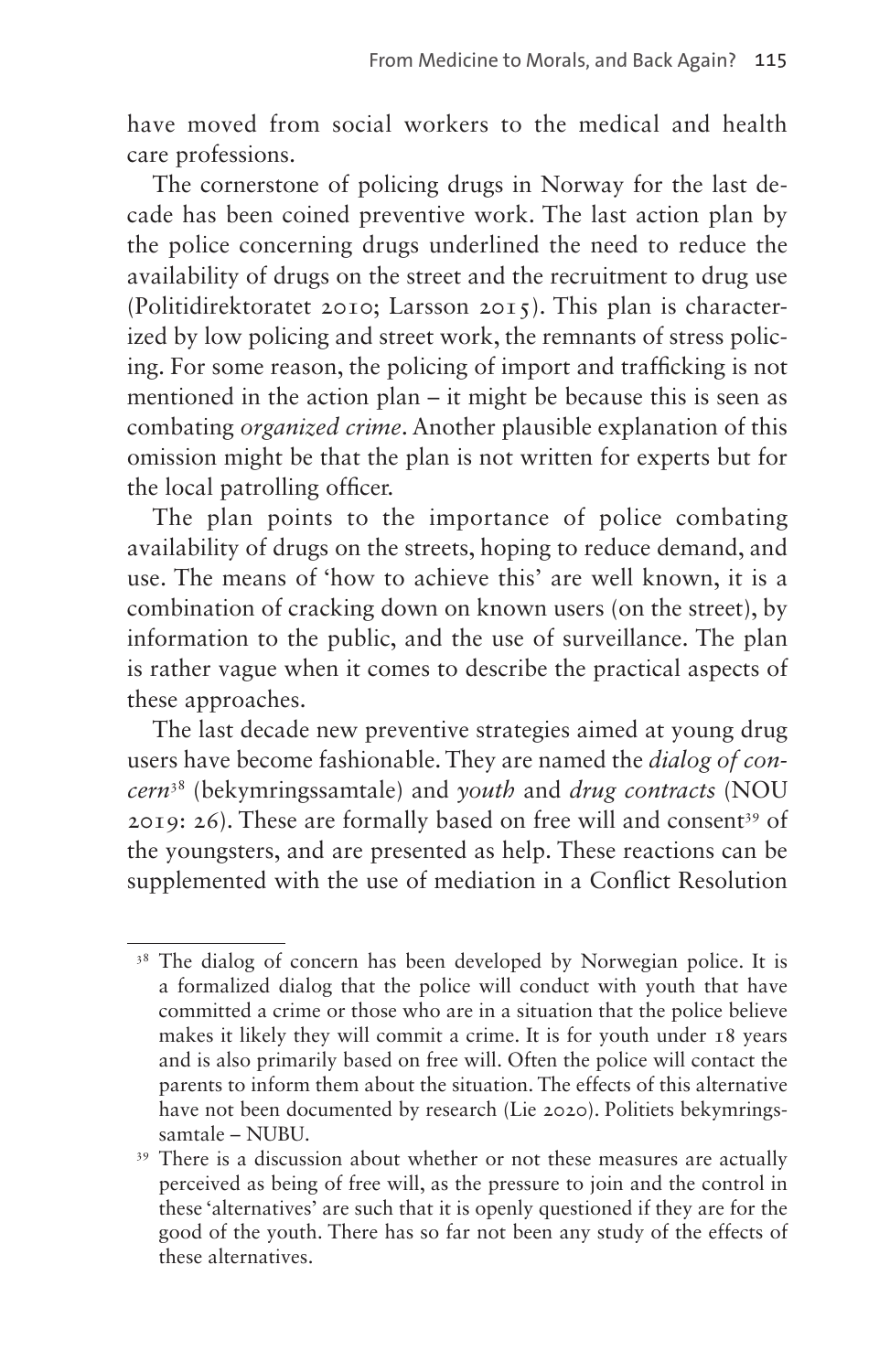board. These 'preventive measures' are backed by the threat of punishment and a heavy use of urinal tests (Lien & Larsen nd PUB Flinkiser og dropouts orig.pdf (rus-ost.no)). They have a duration of eight months and the youngsters are obliged to attend talks with a nurse on a regular basis. Drug contracts are seen as suitable for youngsters and a low-threshold reaction. Even if the police label these measures as preventative, they view them as dependent on the threat of punishment. This, together with the normative argument (below), is among the main arguments against a decriminalization of drug use by the police and representatives of the political parties KrF (Christian Democrats), FrP (The Progressive Party, a populist party), and, to a certain extent, the AP (Social Democrats).

We are now in the rather strange situation where there is little resistance against a decriminalization and relabeling of heavy drug users from dope fiends to patients. At the same time, young experimental users will still be criminalized for the sake of the belief of punishment as prevention (Møller 2011). These preventive measures have not been evaluated for their effectiveness by any researchers. This is an echo of the Penal Code Commissions (Straffelovrådets) report from 1967: 'The fact that unjustified use is punishable must also be presumed to be *deterrent* to *some of those who might otherwise be willing to experiment with drugs*.' (Skretting 2013).

There is still the traditional belief in the symbolic normative value of punishment, which says it is wrong to decriminalize drug use because it sends the 'wrong signals' (Hauge 2008). Decriminalization is described as synonymous with the state approving drug use, however, strangely, the same argumentation is rarely used concerning alcohol or tobacco.

#### **From Punishment to Health**

Christie and Bruun (1985) described drugs as a suitable enemy. Suitable enemies share some characteristics making them ideal targets for societal reactions. Drugs have, for the last five decades, been a focal point not only in criminal politics but also in politics in general. A minority have, until recently, been openly questioning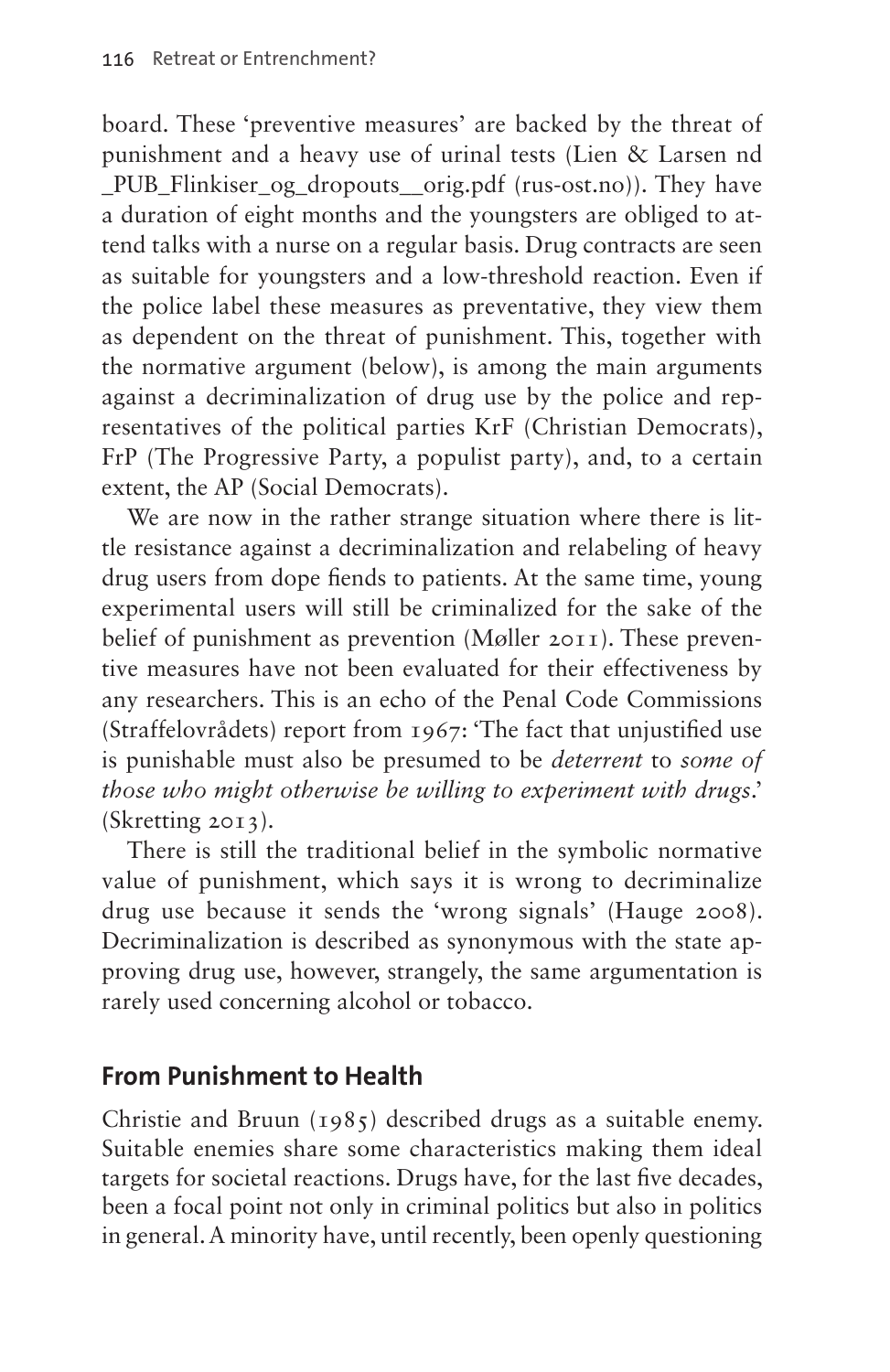the policy and the general rationality behind it, but the majority have supported the status quo.<sup>[40](#page-14-0)</sup> But things are changing.

Slowly, the climate of discussion and action seems to have changed. New voices can be heard, most notably, the voices of the users themselves. Debates are still heated and fronts can be hard, but there are now a wide variety of alternative views expressed. The field flourishes with all types of organizations and pressure groups, drug users fighting for their rights to use drugs legally; self-help groups; movements trying to establish drug use as a human right; some working for the safer use of drugs and others for treatment. There are a wide plethora of associations supporting criminalization and the use of penal sanctions. The most important event was probably when, in December 2017, the Norwegian parliament declared that there was a political majority for a change<sup>41</sup> in the drug policy – from viewing drug use as a penal matter to defining it from a health perspective. Minister of health Bent Høie was crystal clear when he declared:

Drug addicts shall receive healthcare and respect – not punishment and condemnation. We are now starting on the task of changing the Norwegian drug policy and the attitudes towards fellow humans that struggle with drug dependency. ([https://www.regjeringen.no](https://www.regjeringen.no/no/aktuelt/utvalg-skal-forberede-ny-rusreform/id2594838/) [/no/aktuelt/utvalg-skal-forberede-ny-rusreform/id2594838/\)](https://www.regjeringen.no/no/aktuelt/utvalg-skal-forberede-ny-rusreform/id2594838/)

There was advice from the politicians to the committee working on the whitepaper of the drug policy was clear, *look to Portugal*. In criminological and penal law terms the advice was to move the reactions on drug use from penalization towards prohibition with civil penalties, or decriminalization (Bewley-Taylor 2012). What this meant in practical terms was rather open. Should all types of

<span id="page-14-0"></span><sup>40</sup> There has been some voicing of other perspectives. One is the Penal law commission that proposed a decriminalization of the use and possession of drugs and a reduction in the levels of punishment (NOU 2002: 4). The reaction from the Minister of Justice was to put this proposal 'in the drawer', commenting that the time was not ripe for even discussing such changes in Norway.

<span id="page-14-1"></span><sup>&</sup>lt;sup>41</sup> Three parties go against this: FrP (Populist party), SP (Centrum party) and KrF (Christian democrats). FrP is split – the youth organization have for years been pro-legalization.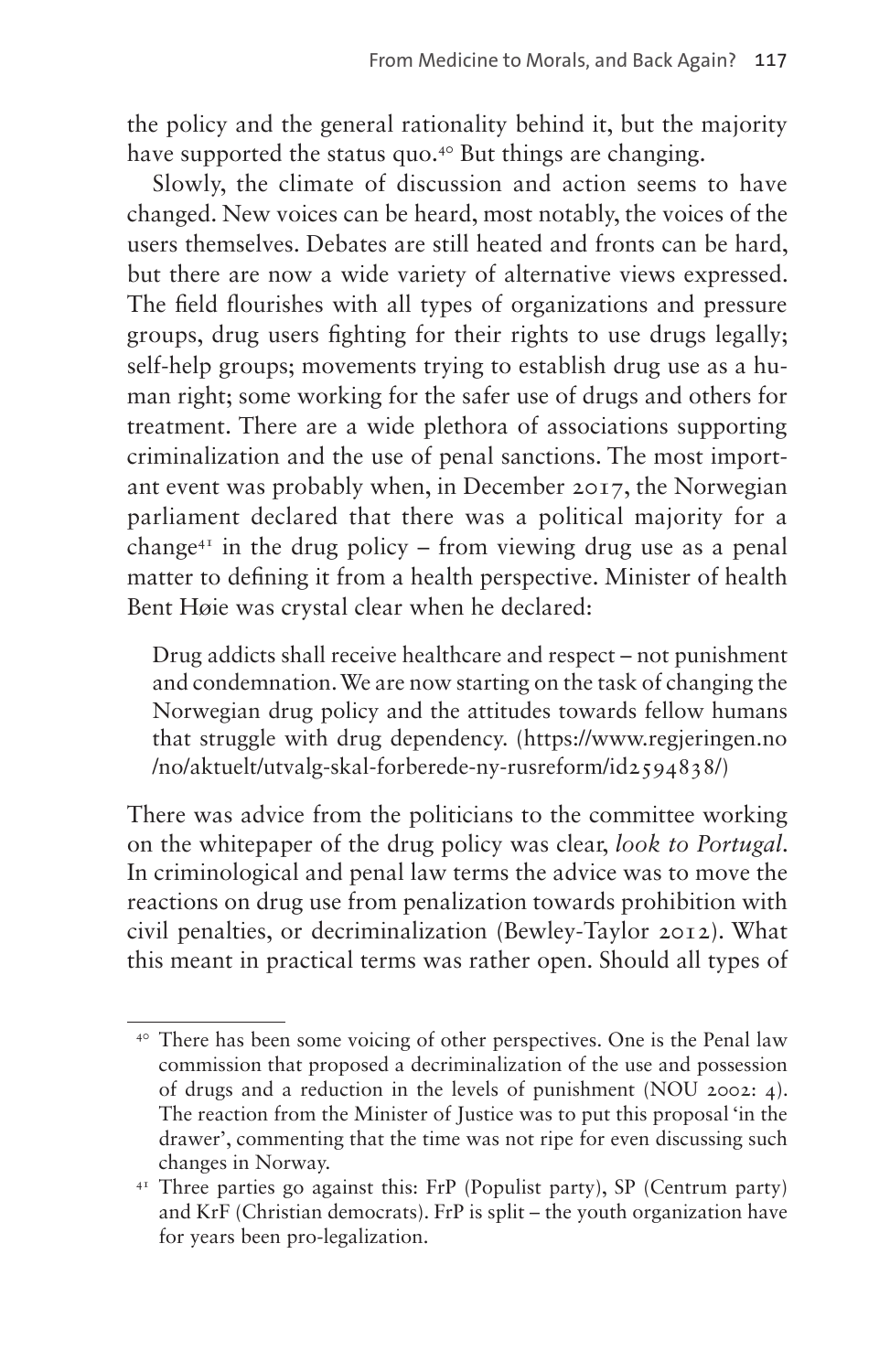use be decriminalized? There is a big difference between worndown heroin addicts, casual users of 'party dope' and youngsters experimenting or casual smokers of cannabis. Should it cover use of all kinds of drugs or just 'softer' drugs? What would help users and how should it work? Should there be civil sanctions, or even penalties for users who would refuse help and treatment? What is the role and tasks of the police in such a system? How would such a reform affect the working conditions and methods of the police? Parts of the police in particular aired scepticism on the whole idea of such a reform. Three days before the report the Police Director published a media article with the suggestive title, 'I am worried about the youth', showing her position against the reform[.42](#page-15-0) She was anxious that a reform would result in a growth in the number of young users and moral decay, and believed punishment was needed, claiming the current policy of punishing users a success. These arguments, similar to the ones used in the 1960s, came to be central in the weeks to come[.43](#page-15-1) But the stunt mainly backfired and was criticized as being built on a lack of knowledge and re-flecting a moralistic stance.<sup>[44](#page-15-2)</sup>

On the 19th of December, 2019, the report, *Drug-reform – from punishment to help*, was released (NOU 2019: 26). For those nervous about a toothless report, there was no need to worry.

The proposals were as follows: a decriminalization of the use of all types of drugs; using, buying, and possessing a certain amount of drugs for own use would be prohibited, but not a crime; and the sanction would be to meet for a board (rådgivningstjeneste) of municipal advisers. Users skipping such 'advise' should not be met with formal sanctions. The proposal when it came to the limits of drug possession was split. The basic argument was that the limit should be such that the users did not have to buy drugs every day, in this way reducing their contacts with the drug dealers

<span id="page-15-0"></span><sup>42</sup> [https://www.nrk.no/ytring/jeg-er-bekymret-for-ungdommen-1.14821890.](https://www.nrk.no/ytring/jeg-er-bekymret-for-ungdommen-1.14821890)

<span id="page-15-1"></span><sup>43</sup> And also in the final rounds of the making of the new law in the spring of 2021.

<span id="page-15-2"></span><sup>44</sup> [https://www.minervanett.no/benedicte-bjornland-rusreform/plag-oss](https://www.minervanett.no/benedicte-bjornland-rusreform/plag-oss-ikke-med-kunnskap/350229) [-ikke-med-kunnskap/350229](https://www.minervanett.no/benedicte-bjornland-rusreform/plag-oss-ikke-med-kunnskap/350229). Spring and summer of 2021 the Police Director was criticized for airing the views of the private organisation NNPF (Norwegian Drug Police Organisation) and mixing roles of the police and a pressure group strongly against reform.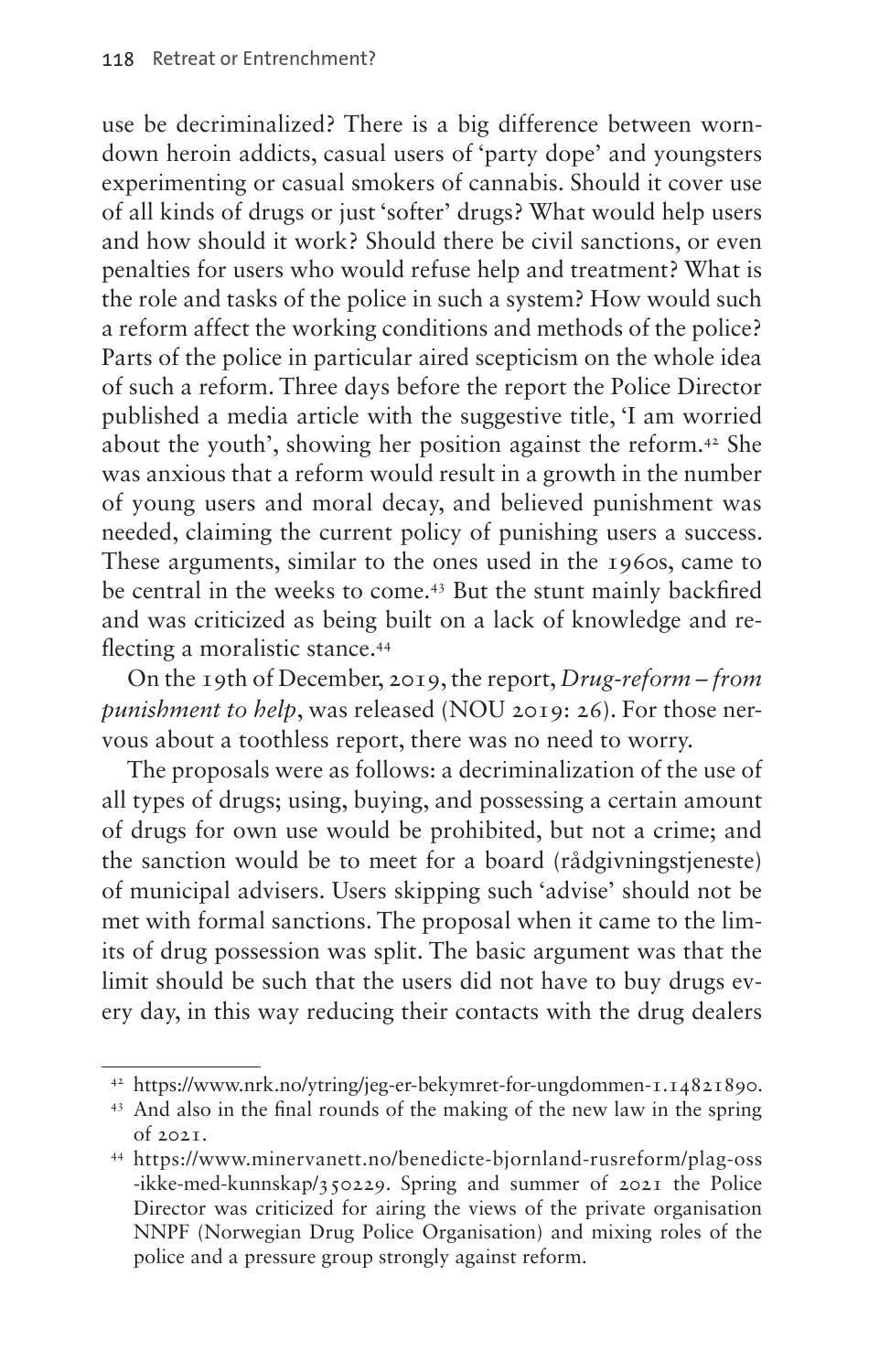on the street. At the same time, the police pointed out that the limit set would give a clear signal to the pushers of how much they will be able 'to get away with'. There are big differences in use, which reflect the users drug history. The majority proposed a limit of 5 grams of heroin, cocaine, and amphetamine, and 15 grams of cannabis. The minority had limits of 1 grams of heroin, cocaine, and amphetamine, and  $\zeta$  grams of cannabis.<sup>45</sup> The report also proposed limiting the use of intervening police practices towards users.[46](#page-16-1)

The main message of the report was the move from punishment to help (Pedersen 2020). In some ways this was a return to the policy in place before 1965. The report was 412 pages long, and the scope was wide. The reactions on the report were primarily positive, but there was, as seen above, also critical voices. The most debated issue was 'the youth problem'. Fear of an increase in use and a moral decay among the youth is probably the aspect most hotly debated, even though the report analyzed these topics in detail and showed there was little reason for alarm. The lack of sanctions for the ones not meeting for the advisory board was another debated aspect.<sup>47</sup> At this point, the report takes a different stance than that practiced in Portugal, where they have a wide spectre of sanctions, even if they are rarely used. Youngsters will not go to a consultation if there is no threat of a sanction or punishment, critics pointed out. The report argues, from a principal point, that when they do not propose sanctions, 'In the Committee's view, this would be unfortunate (the use of sanctions) in the light of the division of roles between the police and the health and welfare services and the trust between the individual and the public assistance services' (NOU 2019: 26).

The future of the drug reform is, at this time (March 2021), still uncertain. There have been major shifts in Norwegian politics

<span id="page-16-0"></span><sup>45</sup> This was changed and reduced during the process of making the law (Prop 92.L 2020–2021) to 2 gram of heroin and 10 gram of cannabis.

<span id="page-16-1"></span><sup>46</sup> This is a field with exceptionally wide police powers in Norway (Larsson  $2014$ ).

<span id="page-16-2"></span><sup>47</sup> This was changed in the process of making the law. It was proposed that a fine of 2400 nkr, that is approximately  $\epsilon$ 230, could be given if the person did not attend the meeting.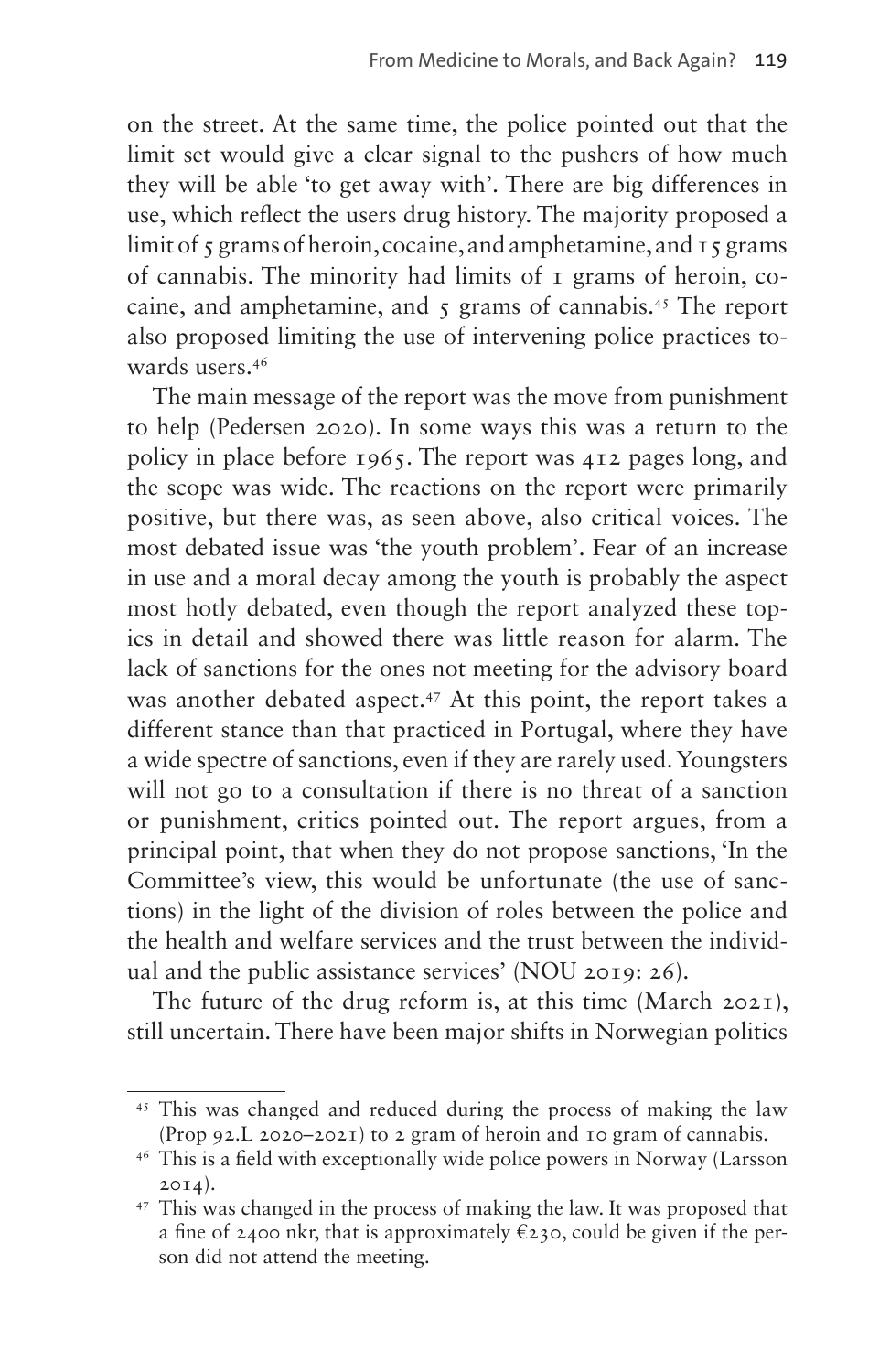since the release of the report that change the whole debate. The reform had a political majority because the ruling parties (Høyre, KrF, Venstre, and FrP) had decided at the Granavolden conference in 2019 to implement it. This decision was the result of tough political wrangling, as KrF and FrP were sceptical of the reform. The reform has been the baby of the liberal conservative party (Venstre) and Høyre (Conservatives). In January 2020, FrP (Liberal Populist Party) left the Government, the break officially a result of an Islamic State supporter being brought back to Norway from Syria with her two children for medical treatment. To get a majority in Parliament, the Government had to rely on FrP, who has now been openly critical. Today, the reform is dependent on the support of the Social Democrats, who are divided in their views. The Norwegian Labour Party (AP) are the ones that decide the destiny of the reform.<sup>[48](#page-17-0)</sup>

# **Drug Reform as a Mixed Blessing**

The slow progress towards drug use being perceived mainly as a health problem should come as no surprise – it has been in the making for quite a while. But this is far from stating that policies are on the way towards legalization. It was not in the mandate of the drug reform committee to think 'outside the box' about what to do with the sale and handling of drugs. Alternatives such as medical marihuana and state-regulated sale of drugs in coffee shops are rarely openly debated in Norwegian politics. Punishment is seen as necessary to restrict the trafficking and use.[49](#page-17-1) Sentences in drug cases are still unproportionally severe. The idea that punishment works in restricting the volume of drugs in society, without taking into account the costs of this, are firmly held. Punishment is seen as necessary to deter new users, as expressed in 1967, while addicts are seen to need help instead of punishment. The problems

<span id="page-17-0"></span><sup>48</sup> The reform did not pass. In May 2021 AP decided not to support it. It was election year for Parliament and AP expressed the view that they would develop their own drug reform. 49 There have been some representatives of Venstre, and hard-core libera-

<span id="page-17-1"></span>lists in FrP and among the youth parties, that have argued for legalization. [https://www.aftenposten.no/norge/politikk/i/e8X0QR/unge-venstres](https://www.aftenposten.no/norge/politikk/i/e8X0QR/unge-venstres-kampanje-for-legalisering-vi-deler-ikke-ut-rusmidler) [-kampanje-for-legalisering-vi-deler-ikke-ut-rusmidler](https://www.aftenposten.no/norge/politikk/i/e8X0QR/unge-venstres-kampanje-for-legalisering-vi-deler-ikke-ut-rusmidler); [https://www.vg.no](https://www.vg.no/nyheter/innenriks/i/P.3ROd6/frp-forslag-om-statlig-salg-av-cannabis) [/nyheter/innenriks/i/P.3ROd6/frp-forslag-om-statlig-salg-av-cannabis](https://www.vg.no/nyheter/innenriks/i/P.3ROd6/frp-forslag-om-statlig-salg-av-cannabis).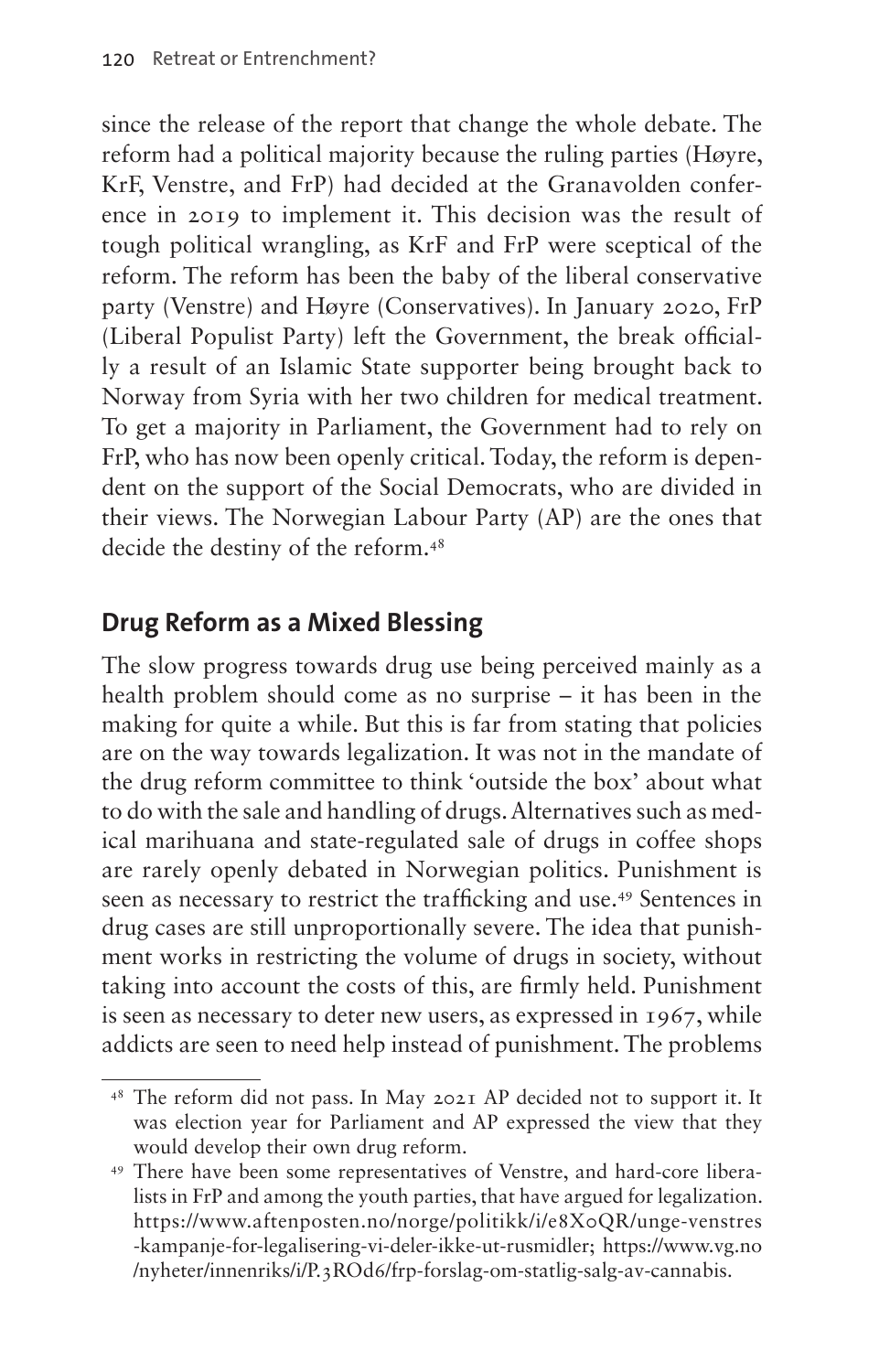with this neat picture are that the majority use drugs in recreational ways and don't get sick or addicted (Hauge 2009; Møller 2011; Nutt 2012). Dependency, however, is a highly problematic concept in itself (Bramness 2018).

Maybe we have finally come to a point where other problems seem to attract more attention than drugs. The police have a wide array of 'suitable enemies' today, so drugs may seem to fall out of the picture – the immigration crisis, trafficking, cybercrimes, the war on terror, and environmental problems are examples from a  $long$  list<sup>50</sup> (Franko 2020).

The number of countries and states that have now decriminalized and even legalized the use of one or more drugs has increased. Many of these are states we often like to compare ourselves with. At the same time, there now exists research that shows that this does not end in chaos, an explosion in drug use, and a doomed youth (NOU 2019: 26). Norwegian politics have always been influenced by international trends – we have a tendency to follow, which is also seen in the area of drugs (Hauge 2015). As described in this chapter, the field has always been open to a wide array of approaches and perspectives. Maybe we are at a tipping point where it is time to shift from an approach that, to a large extent, relies on the belief in deterrence and punishment towards a more health-oriented approach.

But what does this mean? Such a development might be a mixed blessing. To depict the drug user as dependent and sick is not only to put him in a position where he might get help, it is also a way to disempower, to introduce new modes of control and discipline that might be more coercive and just as intrusive as what we have now. The wide array of so-called preventive measures, presented as soft alternatives, normally rely on the extensive use of control measures, such as urine control in youth contracts (NOU 2019: 26). Police and health personnel cooperate.<sup>[51](#page-18-1)</sup> Youths on such contracts often experience these measures as degrading and

<span id="page-18-0"></span><sup>50</sup> [https://pst.no/alle-artikler/trusselvurderinger/nasjonal-trusselvur](https://pst.no/alle-artikler/trusselvurderinger/nasjonal-trusselvurdering-2020/) [dering-2020/.](https://pst.no/alle-artikler/trusselvurderinger/nasjonal-trusselvurdering-2020/)

<span id="page-18-1"></span> $5<sup>T</sup>$  Not always – in some places the health workers do not want to take part as controllers taking urine tests. In these instances, private firms have taken the role of the health workers.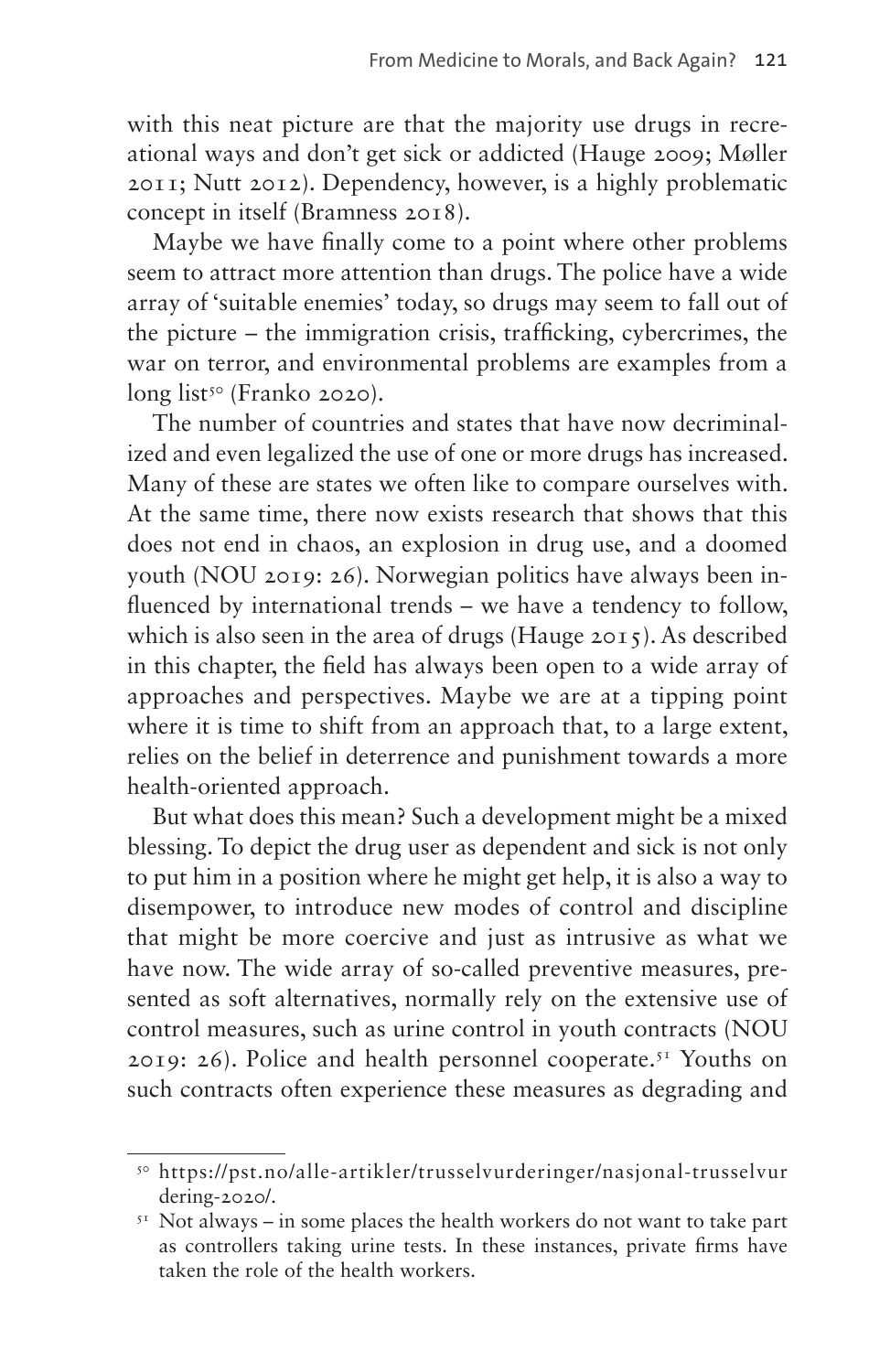demanding.<sup>52</sup> These alternatives are presented as 'free to choose', but the stick is there if you do not cooperate. Encounters between youth and police when it comes to enforcement of the contracts can be highly unpleasant. The rights of users on such alternatives are in a totally different league than if they had been sentenced in court. These youth are not sick, what they have committed are more often minor acts, such as smoking cannabis. These dilemmas have been addressed in the drug reform report. The alternative presented in the report, the advisory board, might be a better solution. Anyway, its main function is to give advice and channel the problem users to the help system. There is political pressure to sneak in punishment in the reform by differentiating between the types of users and by using waiver of prosecution<sup>[53](#page-19-1)</sup> in cases with adult drug users. It is pointed out time and again that the reform is dependent on substantial economic support to build up a working system of help and support, as is the case in Portugal (Hughes & Stevens 2012). Anyway, we should be aware of the dangers of re-labelling drug use, this might be a mixed blessing.

# **References**

- Aftenposten (2004). 'Dørum og Lae lover å ikke jage de narkomane.' [https://www.aftenposten.no/osloby/i/5E671/doerum](https://www.aftenposten.no/osloby/i/5E671/doerum-og-lae-lover-aa-ikke-jage-de-narkomane) [-og-lae-lover-aa-ikke-jage-de-narkomane.](https://www.aftenposten.no/osloby/i/5E671/doerum-og-lae-lover-aa-ikke-jage-de-narkomane)
- Amundsen, E. J. (2015). *Narkotikautløste dødsfall*, SIRUS Rapport 2, 2015, Oslo.
- Bewley-Taylor, D. R. (2012). *International drug control. Consensus fractured*. Chicago: Cambridge University Press.
- Bødal, K. (1982). *350 narkoselgere*. Oslo: Universitetsforlaget.

<span id="page-19-0"></span><sup>52</sup> [https://www.moss-avis.no/nyheter/nyheter/mener-politiet-misbruker](https://www.moss-avis.no/nyheter/nyheter/mener-politiet-misbruker-narkotika-makt/s/2-2.2643-1.8415607) [-narkotika-makt/s/2-2.2643-1.8415607](https://www.moss-avis.no/nyheter/nyheter/mener-politiet-misbruker-narkotika-makt/s/2-2.2643-1.8415607).

<span id="page-19-1"></span><sup>53</sup> These proposals for 'modifications' stem from the Labour Party and SP, both of them in political opposition to the ruling party. It is an election year in 2021.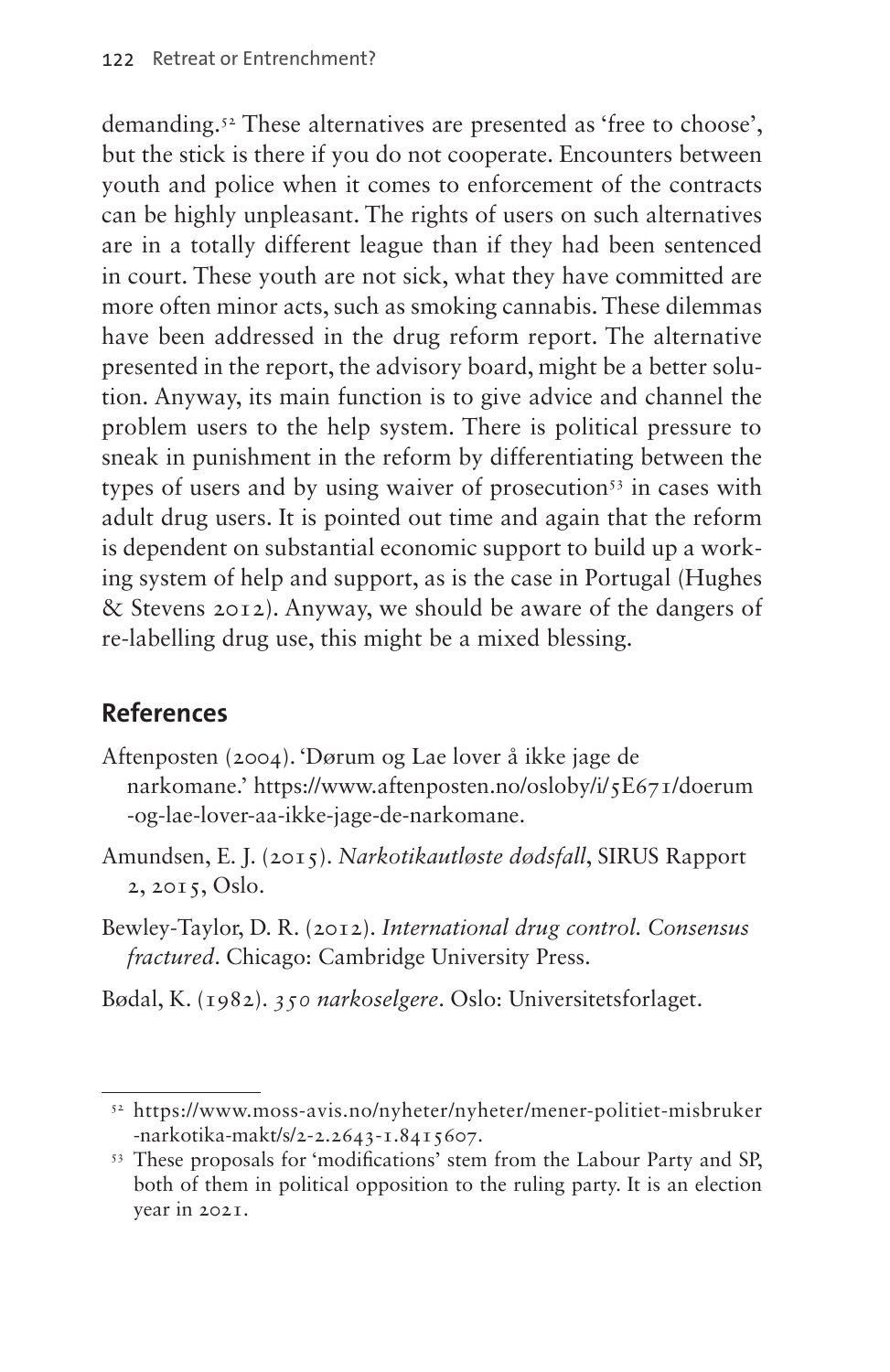- Bramness, J. G. (2018). *Hva er avhengighet*. Oslo: Universitetsforlaget.
- Christie, N. (1968). Langhåret livsstil. *Nordisk Tidsskrift for Kriminalvidenskab* 55. (1).
- Christie, N., & Kettil, B. (1985). *Den gode fiende. Narkotikapolitikk i Norden*. Oslo: Universitetsforlaget.
- Cohen, S. (1972/2009). *Folk devils and moral panics. The creation of mods and rockers*. London: Routledge [2009].
- Dagsavisen (2014). 'Politiet skal ikke løpe etter slitne narkomane.' [https://www.dagsavisen.no/nyheter/innenriks/politiet-skal-ikke](https://www.dagsavisen.no/nyheter/innenriks/politiet-skal-ikke-lope-etter-slitne-narkomane-1.278016) [-lope-etter-slitne-narkomane-1.278016](https://www.dagsavisen.no/nyheter/innenriks/politiet-skal-ikke-lope-etter-slitne-narkomane-1.278016).
- Eidet, T. (2019). *Politiets etterretningsregister Indicia: en upålitelig ryktebørs eller en pålitelig kilde til det kunnskapsbaserte politiarbeidet?* Master i etterforskning, Politihøgskolen, Oslo.
- Ellingsen, D. (2001). *Kriminalitet og rettsvesen*. Statistisk sentralbyrå. Oslo.
- Flaatten, S. (2014). 'Skaane de angrende og bekjæmpe de trodsige' Straffeloven av 1902 og den positivistiske straffeutmåling. In S. Flaatten and G. Heivoll (Eds.), *Straff, Lov Historie*. *Historiske perspektiver på straffeloven av 1902*. Oslo: Akademisk Publishing.
- Franko, K. (2020). *The crimigrant other. Migration and penal power*. London: Routledge.
- Fyfe, R. N., Gundhus, H.O.I. & Rønn, K.V. (2018). *Moral Issues in Intelligence-Led Policing*. Oxon: Routledge.
- Granér, R. (2004). *Patrullerande polisers yrkeskultur*. Lund University disertations, Lund.
- Hari, J. (2015). *Chasing the scream. The first and last days of the war on drugs*. London: Bloomsbury.

Haslund, U. (1999). *Kraftig økning i narkotikaforbrytelser*, i: Samfunnsspeilet nr. 1 2000, [https://www.ssb.no/sosiale](https://www.ssb.no/sosiale-forhold-og-kriminalitet/artikler-og-publikasjoner/kraftig-okning-i-narkoforbrytelser) [-forhold-og-kriminalitet/artikler-og-publikasjoner/kraftig-okning](https://www.ssb.no/sosiale-forhold-og-kriminalitet/artikler-og-publikasjoner/kraftig-okning-i-narkoforbrytelser) [-i-narkoforbrytelser.](https://www.ssb.no/sosiale-forhold-og-kriminalitet/artikler-og-publikasjoner/kraftig-okning-i-narkoforbrytelser)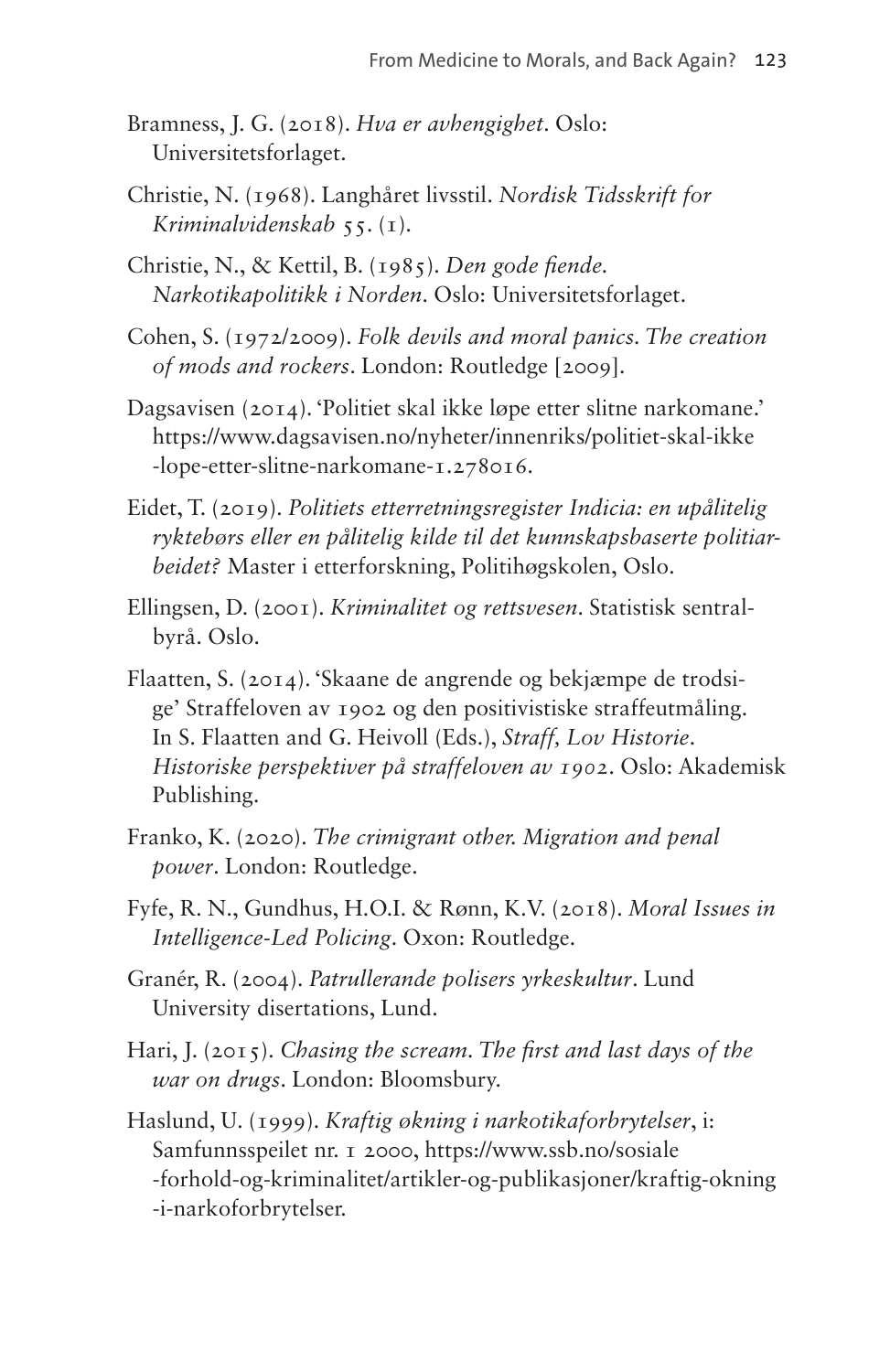- Hauge, R. (2008). *Straff for narkotikabruk kan det begrunnes?* Publisert på [Forebygging.no.](http://Forebygging.no) [http://www.forebygging.no](http://www.forebygging.no/Kronikker/2010–2008/Straff-for-narkotikabruk—kan-det-begrunnes/) [/Kronikker/2010–2008/Straff-for-narkotikabruk—kan-det](http://www.forebygging.no/Kronikker/2010–2008/Straff-for-narkotikabruk—kan-det-begrunnes/) [-begrunnes/.](http://www.forebygging.no/Kronikker/2010–2008/Straff-for-narkotikabruk—kan-det-begrunnes/)
- Hauge, R. (2009). *Rus og rusmidler gjennom tidene*. Oslo: Universitetsforlaget.
- Hauge, R. (2015). Cannabispolitikken i støpeskjeden. In L. Korsell, P. Larsson & J.G. Christophersen (Eds.), *Ekstraordinære tider. Festskrift til Per Ole Johansen 70 år*. Oslo: Novus forlag.
- Hughes, C. E., & Stevens, A. (2012). A resounding success or a disastrous failure: Re-examining the interpretation of evidence on the Portuguese decriminalisation of illicit drugs. *Drug and Alcohol Review*, *31*.(5).
- Jensen, E. (2015). *På innsiden. Historien om mitt politiliv*. Oslo: Kagge forlag.
- Larsson, P. (2011). Narkotikakriminalitet: trusselbilder og realiteter. *Rus og samfunn* nr. 4, 2011.
- Larsson, P. (2014). Å danse med djevelen: utradisjonelle metoder i narkotikafeltet. Nordisk Samarbeidsråd for Kriminologi publication Vol. 56.
- Larsson, P. (2015). Politistrategier mot narkotika. In H. Giertsen & H. Gunnlaugsson (Eds.), *Drugs: What is the problem and how do we perceive it? Policies on drugs in Nordic countries*. NSfK (Nordiska Samarbetsrådet för Kriminologi) working group report. Aarhus.
- Larsson, P. (2018). Organisert kriminalitet. Oslo: Pax.
- Larsson, P. *Kriminologi i ett nøtteskall*, Unpublished manuscript.
- Lie, E. M. (2020). Politiets bekymringssamtale. [https://www.nubu](https://www.nubu.no/utgave-6/politiets-bekymringssamtale-article3198-2580.html) [.no/utgave-6/politiets-bekymringssamtale-article3198-2580](https://www.nubu.no/utgave-6/politiets-bekymringssamtale-article3198-2580.html) [.html.](https://www.nubu.no/utgave-6/politiets-bekymringssamtale-article3198-2580.html)
- Lien, M. I. & Larsen, Y. (nd.). *Flinkiser og 'dropouts'. Erfaringer med ungdom på frivillig ruskontrakt*, KoRus Øst, Report. [\\_PUB\\_](https://www.rus-ost.no/uploads/_PUB_Flinkiser_og_dropouts__orig.pdf) [Flinkiser\\_og\\_dropouts\\_\\_orig.pdf \(rus-ost.no\).](https://www.rus-ost.no/uploads/_PUB_Flinkiser_og_dropouts__orig.pdf)
- Lind, B. B. (1974). *Narkotikakonflikten. Stoffbruk og myndighetskontroll*. Oslo: Gyldendal.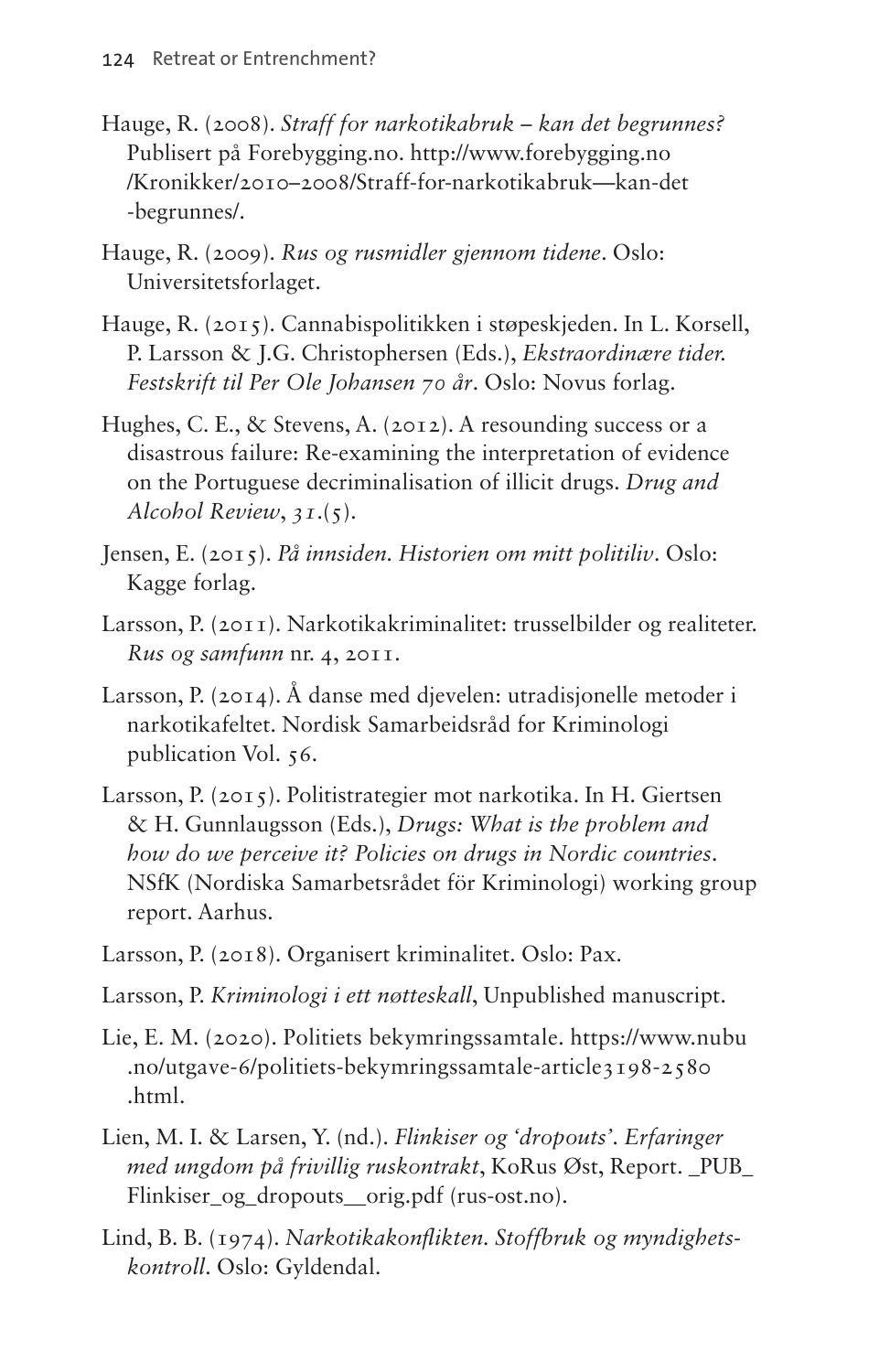- Lomell, H. Mork. (2018). Fra 'Arbeidsmengde' til 'Resultat': Oslopolitiets egen presentasjon av kriminalstatistikk 1950–2008. *Nordisk Tidsskrift for Kriminalvidenskab*, *105*(2), 133–153.
- MacCoun, R. J., & Reuter, P. (2001). *Drug war heresies. Learning from other vices, times & places*. Cambridge: Cambridge University Press.
- Mathiesen, T. (1975). *Løsgjengerkrigen*. Oslo: Pax.
- Møller, K. (2011). Kontrolregimer og narkotikapolitik: Hvordan balanceres borgernes velbefindende og selvbestemmelse? In V.A. Frank& H. Dahl (Eds.), *Illegale rusmidler og kriminalitet*. Århus: Aarhus Universitetsforlag. 145–168.
- Murji, K. (1998). *Policing drugs*. Aldershot: Ashgate.
- [Narkotikautløste](https://www.fhi.no/nettpub/narkotikainorge/konsekvenser-av-narkotikabruk/narkotikautloste-dodsfall-2020/) dødsfall 2020. Oslo: FHI. Folhelseinstituttet.
- Nasjonal trusselvurdering. (2020). PST. [https://pst.no/alle-artikler](https://pst.no/alle-artikler/trusselvurderinger/nasjonal-trusselvurdering-2020/) [/trusselvurderinger/nasjonal-trusselvurdering-2020/.](https://pst.no/alle-artikler/trusselvurderinger/nasjonal-trusselvurdering-2020/)
- NOU 1997: 15. Metodeutvalget. *Etterforskningsmetoder for bekjempelse av kriminalitet*, Delinnstilling II, Justis- og politide partementet, Oslo.
- NOU 2002:4. *Ny Straffelov Straffelovskommisjonens delutrening VII*. Justis og politidepartementet, Oslo. [NOU 2002: 04 –](https://www.regjeringen.no/no/dokumenter/nou-2002-04/id380296/?ch=2)  [regjeringen.no.](https://www.regjeringen.no/no/dokumenter/nou-2002-04/id380296/?ch=2)
- NOU 2009: 15. *Skjult informasjon åpen kontroll Metodekontrollutvalgets evaluering av lovgivningen om politiets bruk av skjulte tvangsmidler og behandling av informasjon i straffesaker,* Justis- og politidepartementet, Oslo.
- NOU 2019: 26. *Rusreform fra straff til hjelp*. Helse- og omsorgsdepartmentet, Oslo. [https://www.regjeringen.no/conten](https://www.regjeringen.no/contentassets/78d1c46cd04f42f881e1ad0376c09c2e/no/pdfs/nou201920190026000dddpdfs.pdf) [tassets/78d1c46cd04f42f881e1ad0376c09c2e/no/pdfs/nou2019](https://www.regjeringen.no/contentassets/78d1c46cd04f42f881e1ad0376c09c2e/no/pdfs/nou201920190026000dddpdfs.pdf) [20190026000dddpdfs.pdf](https://www.regjeringen.no/contentassets/78d1c46cd04f42f881e1ad0376c09c2e/no/pdfs/nou201920190026000dddpdfs.pdf).
- Nutt, D. (2012). *Drugs without the hot air*. Cambridge: Cambridge UIT.
- Olsen, H. (2020). *Narkotikapolitikk og skadereduksjon Dilemmaer i politiarbeid, rusbehandling og sprøyterom*, Phd. dissertation, Institutt for kriminologi og rettssosiologi, Juridisk fakultet, Universitetet i Oslo.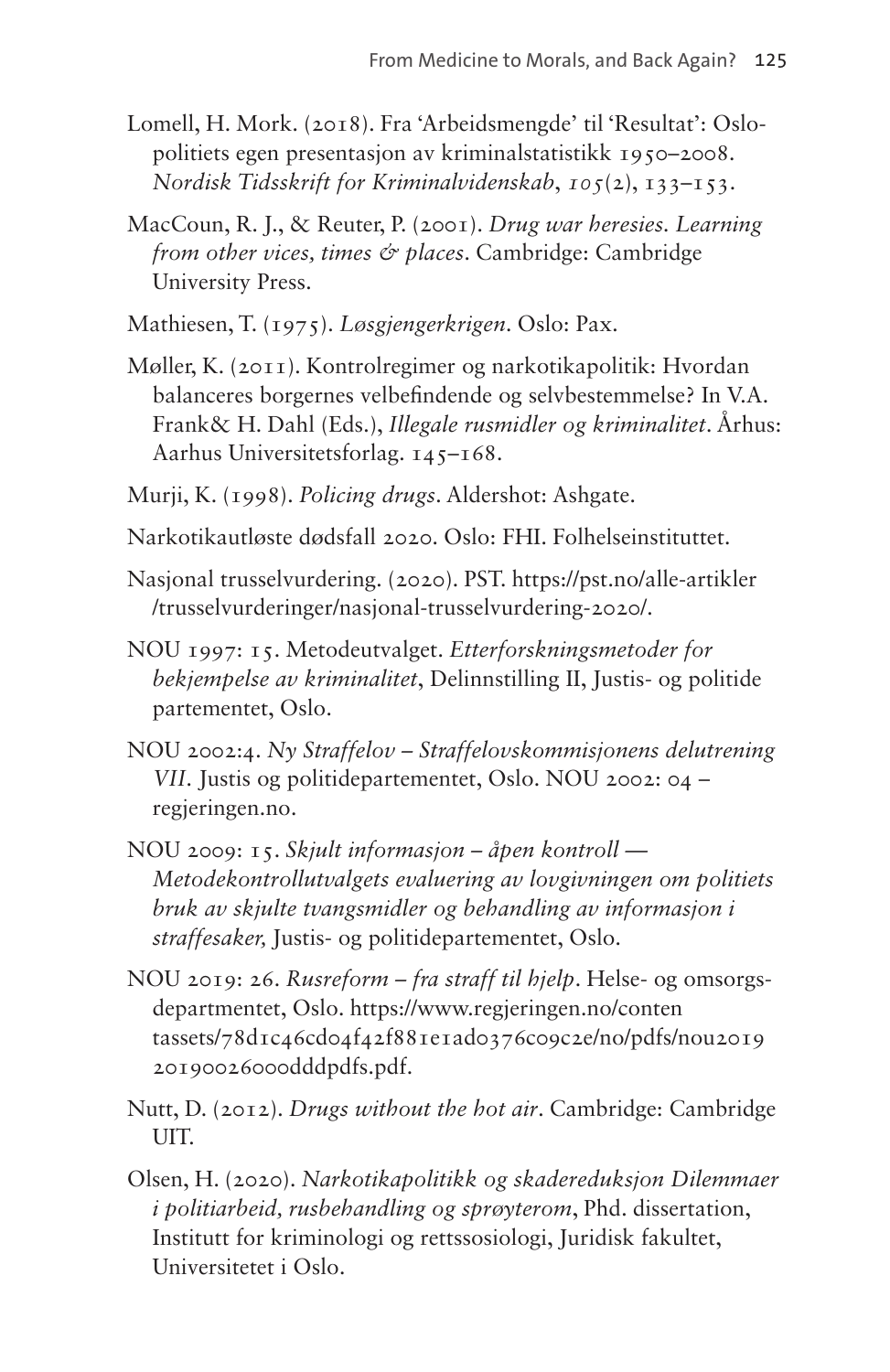- Ot. prp. nr. 5. (1971–72) Om lov om endringer i den alminnelige straffelov 22 mai 1902.nr 10.
- Paoli, L. A., Greenfield, V. A., & and Reuter, P. (2009). *The world heroin market. Can supply be cut?* Oxford: Oxford University Press.
- Pedersen, W. (2020). Krigen mot narkotika er avblåst, Morgenbladet 3. januar. [https://morgenbladet.no/boker/2020/01/krigen-mot](https://morgenbladet.no/boker/2020/01/krigen-mot-narkotika-avblast) [-narkotika-avblast](https://morgenbladet.no/boker/2020/01/krigen-mot-narkotika-avblast).
- Politidirektoratet. (2010). *Politiets bekjempelse av narkotikakriminalitet i perioden 2011 til 2015*, Rapport, Oslo.
- Prop. 92 L (2020–2021) Proposisjon til Stortinget (forslag til lovvedtak). Endringer i helse- og omsorgstjenesteloven og straffeloven m.m. (rusreform – opphevelse av straffansvar m.m.) Prop. 92 L (2020–2021) [\(regjeringen.no](http://regjeringen.no)). [https://www.regjerin](https://www.regjeringen.no/no/aktuelt/utvalg-skal-forberede-ny-rusreform/id2594838/) [gen.no/no/aktuelt/utvalg-skal-forberede-ny-rusreform/id2](https://www.regjeringen.no/no/aktuelt/utvalg-skal-forberede-ny-rusreform/id2594838/) [594838/.](https://www.regjeringen.no/no/aktuelt/utvalg-skal-forberede-ny-rusreform/id2594838/)
- Reiner, R. (2010). *The politics of the police*. Oxford: Oxford University Press.
- Sheptycki, J.W.E. (2000). *Issues in transnational policing*. London and New York: Routledge.
- Skretting, A. (2013). *Konseptualisering av narkotika i sentrale offentlige dokumenter*, [Forebygging.no,](http://Forebygging.no) [http://www.forebygging](http://www.forebygging.no/Artikler/2014-2012/Konseptualisering-av-narkotika-i-sentrale-offentlige-dokumenter/) [.no/Artikler/2014–2012/Konseptualisering-av-narkotika](http://www.forebygging.no/Artikler/2014-2012/Konseptualisering-av-narkotika-i-sentrale-offentlige-dokumenter/) [-i-sentrale-offentlige-dokumenter/.](http://www.forebygging.no/Artikler/2014-2012/Konseptualisering-av-narkotika-i-sentrale-offentlige-dokumenter/)
- Stene, R. J. (2003). *Siktede of narkotikalovbrudd, 1992–2001*. Narkotika, kontroll og bruk *Samfunnsspeilet, 1*.
- Stortingsmeldingen om narkotika (St.meld nr. 66. (1975–76)).
- [Tabell 4 Lovbrudd anmeldt, etter type lovbrudd. 1991–2001](https://www.ssb.no/a/kortnavn/a_krim_tab/tab/tab-2002-05-30-04.html)  [\(ssb.no\).](https://www.ssb.no/a/kortnavn/a_krim_tab/tab/tab-2002-05-30-04.html)
- Träskman, P. O. (2012). The dragon's egg. Drugs-related crime control. In R. Bragadóttir (Ed.), *Nordic Criminology in 50 years*. Scandinavian Council, Report, pp. 119–150, Reykjavik.
- Wathne, C. T. (2015). *Som å bli fremmed i eget hus*. Ph-d avhandling Institutt for kriminologi og rettssosiologi, Universitetet i Oslo.